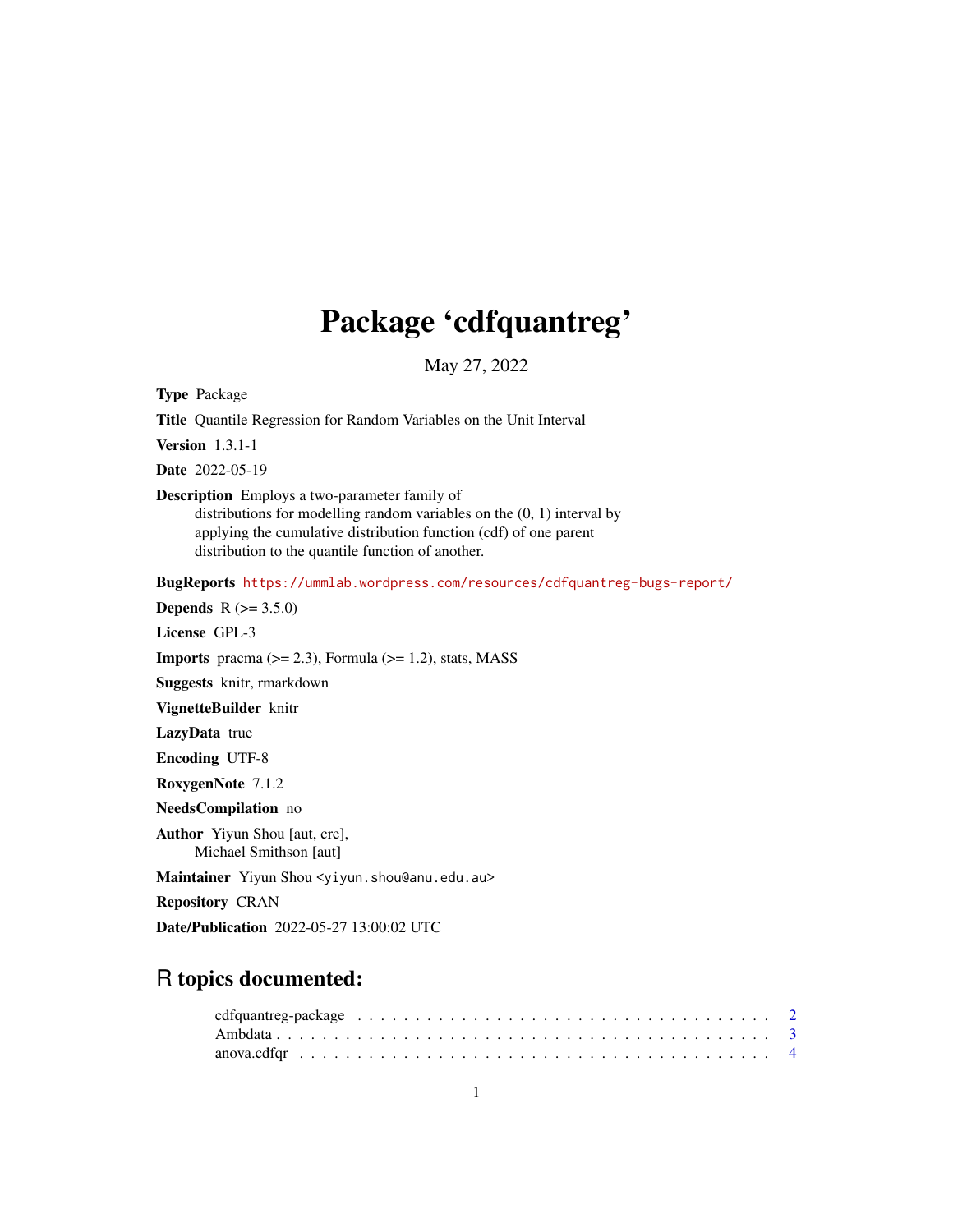<span id="page-1-0"></span>

|       |                                                                                                                            | $\overline{4}$ |
|-------|----------------------------------------------------------------------------------------------------------------------------|----------------|
|       |                                                                                                                            | 5              |
|       |                                                                                                                            | 5              |
|       |                                                                                                                            | 6              |
|       | $cdfqrcontrol \dots \dots \dots \dots \dots \dots \dots \dots \dots \dots \dots \dots \dots \dots \dots \dots \dots \dots$ | $\overline{7}$ |
|       |                                                                                                                            | 8              |
|       |                                                                                                                            | <b>10</b>      |
|       |                                                                                                                            | 12             |
|       | $cdfquantreg FT \dots \dots \dots \dots \dots \dots \dots \dots \dots \dots \dots \dots \dots \dots \dots \dots$           | -13            |
|       |                                                                                                                            | -15            |
|       |                                                                                                                            | -17            |
|       |                                                                                                                            | -18            |
|       |                                                                                                                            | <sup>19</sup>  |
|       | <b>IPCC</b>                                                                                                                | 21             |
|       |                                                                                                                            | 21             |
|       |                                                                                                                            | 22             |
|       |                                                                                                                            | 23             |
|       |                                                                                                                            |                |
|       |                                                                                                                            |                |
|       |                                                                                                                            | 25             |
|       |                                                                                                                            | <sup>26</sup>  |
|       |                                                                                                                            | 27             |
|       |                                                                                                                            | 27             |
|       |                                                                                                                            | 28             |
|       |                                                                                                                            | 29             |
|       |                                                                                                                            | -30            |
|       |                                                                                                                            | -31            |
|       |                                                                                                                            | 32             |
| Index |                                                                                                                            | 34             |

cdfquantreg-package *Quantile Regression for Random Variables on the Unit Interval*

# Description

Employs a two-parameter family of distributions for modelling random variables on the (0, 1) interval by applying the cumulative distribution function (cdf) of one parent distribution to the quantile function of another.

#### Details

| Package: | cdfquantreg |
|----------|-------------|
| Type:    | Package     |
| Version: | 1.3.2       |
| Date:    | 2022-05-19  |
| License: | GPL-3       |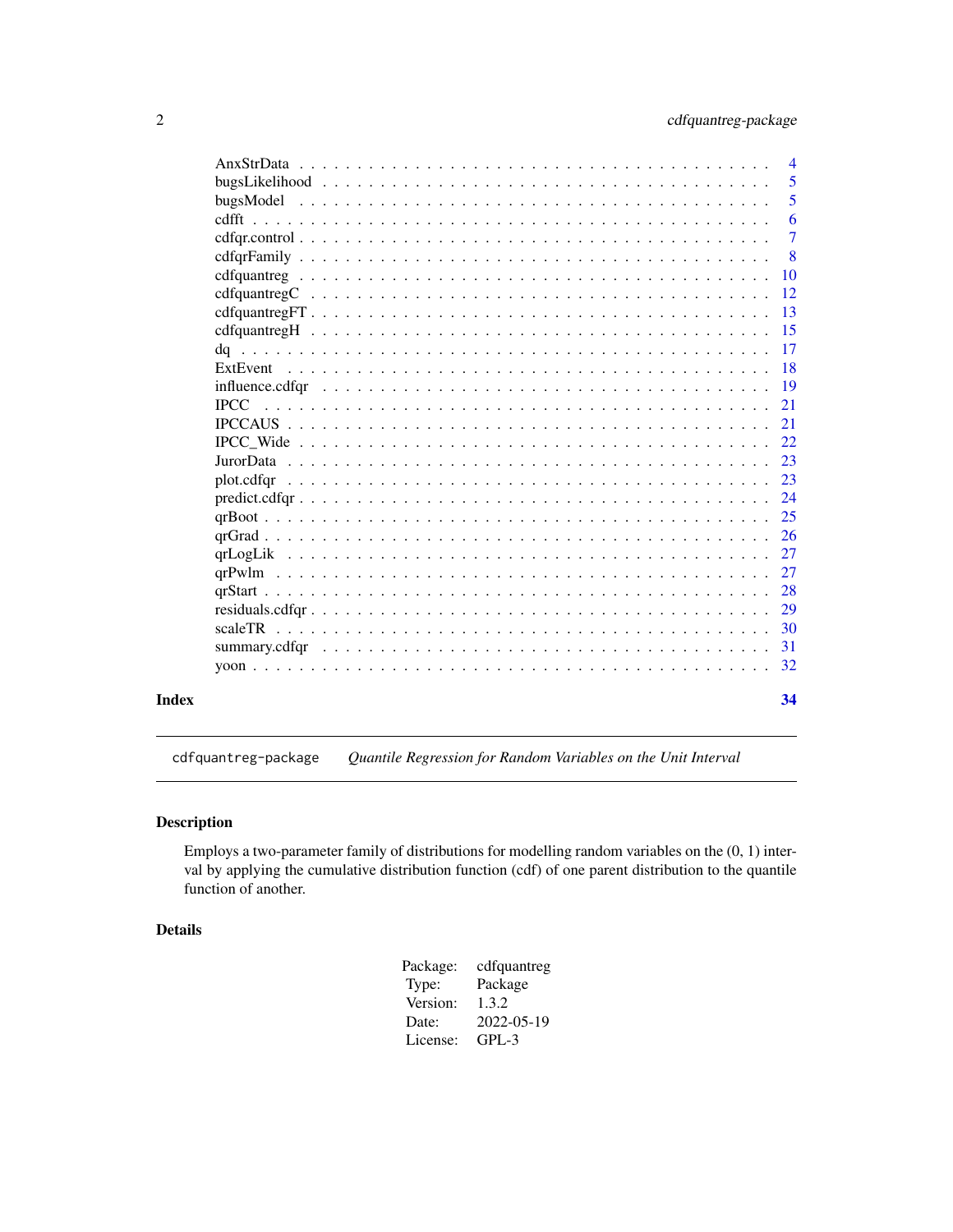#### <span id="page-2-0"></span>Ambdata 3

The cdfquantreg package includes 36 members of a two-parameter family of distributions for modelling random variables on the  $(0, 1)$  interval (see [cdfqrFamily\)](#page-7-1). This family has explicit pdfs, cdfs, and quantile functions. The two parameters consist of a location parameter and a dispersion parameter. The location parameter models the median and the dispersion parameter models the spread of other quantiles around the median (see Smithson and Shou, 2016, for details about the distribution family and the models). Separate submodels may be specified for the location and for the dispersion parameters, permitting different or overlapping sets of predictors in each.

The package offers maximum likelihood (see [cdfquantreg\)](#page-9-1)and bootstrap (see [qrBoot\)](#page-24-1) estimation methods. All model functions return S3 objects. In addition to the usual goodness of fit information, the package provides root-mean-squared errors in both the raw and logit scales, and the gradient. Model diagnostics include raw, Pearson, and deviance residuals (see [residuals.cdfqr\)](#page-28-1), and dfbetas (see [influence.cdfqr\)](#page-18-1).

For each distribution, the package provides evaluations of the pdf  $(dq)$ , cdf  $(pq)$ , and quantile  $(qq)$ , as well as random samples from any of them  $(rq)$ . Evaluations of skew and kurtosis  $(qrPwlm)$  also are available using probability-weighted L-moments.

#### Author(s)

Yiyun Shou and Michael Smithson

Maintainer: Yiyun Shou (<yiyun.shou@anu.edu.au>)

#### References

Shou, Y. and Smithson, M., (2019). cdfquantreg: An R Package for CDF-Quantile Regression. Journal of Statistical Software,88(1), pp.1–30, doi: 10.18637/jss.v088.i01

#### See Also

[cdfqrFamily](#page-7-1)

Ambdata *Ambiguity-Conflict data*

#### Description

A data from a study that investigates the judgment under ambiguity and conflict

#### Usage

Ambdata

#### Format

A data frame with 166 rows and 2 variables:

ID subject ID

value Rating in each judgment scenario

scenario Index for judgment scenarios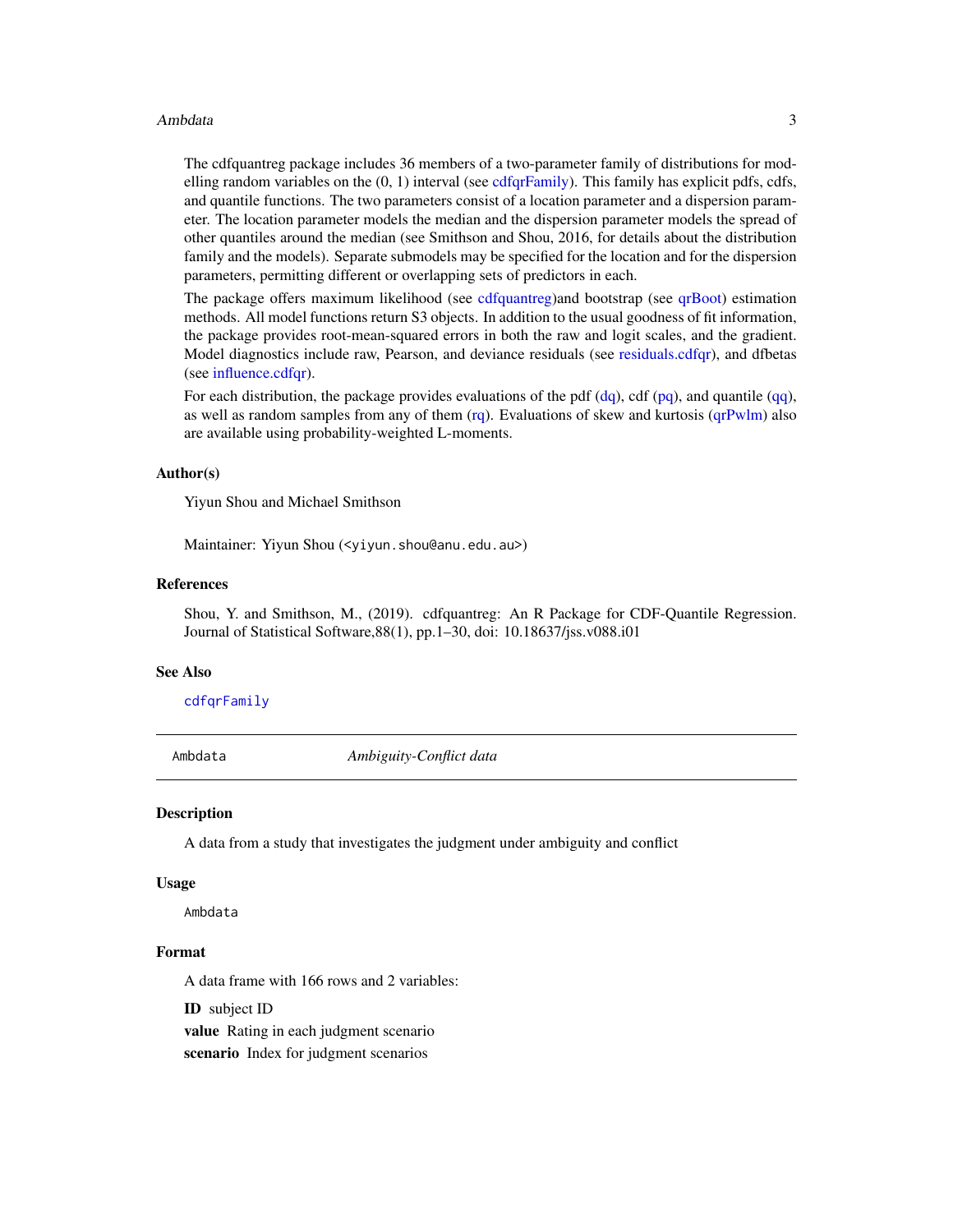#### <span id="page-3-0"></span>Source

<https://pubmed.ncbi.nlm.nih.gov/16594767/>

anova.cdfqr *Model comparison test for fitted cdfqr models*

### Description

Likelihood Ratio Tests for fitted cdfqr Objects.

#### Usage

## S3 method for class 'cdfqr'  $anova(object, ..., test = "LRT")$ 

#### Arguments

| object                  | The fitted cdfgr model.                                         |
|-------------------------|-----------------------------------------------------------------|
| $\cdot$ $\cdot$ $\cdot$ | One or more cdfgr model objects for model comparison.           |
| test                    | The model comparison test, currently only 'LRT' is implemented. |

# Examples

```
data(cdfqrExampleData)
fit_null <- cdfquantreg(crc99 ~ 1 | 1, 't2','t2', data = JurorData)
fit_mod1 <- cdfquantreg(crc99 ~ vert | confl, 't2','t2', data = JurorData)
anova(fit_null, fit_mod1)
```
AnxStrData *Stress-Anxiety data*

#### Description

A data from a study that investigates the relationship between stress and anxiety.

#### Usage

AnxStrData

# Format

A data frame with 166 rows and 2 variables:

Anxiety Scores on Anxiety subscale

Stress Scores on Stress subscale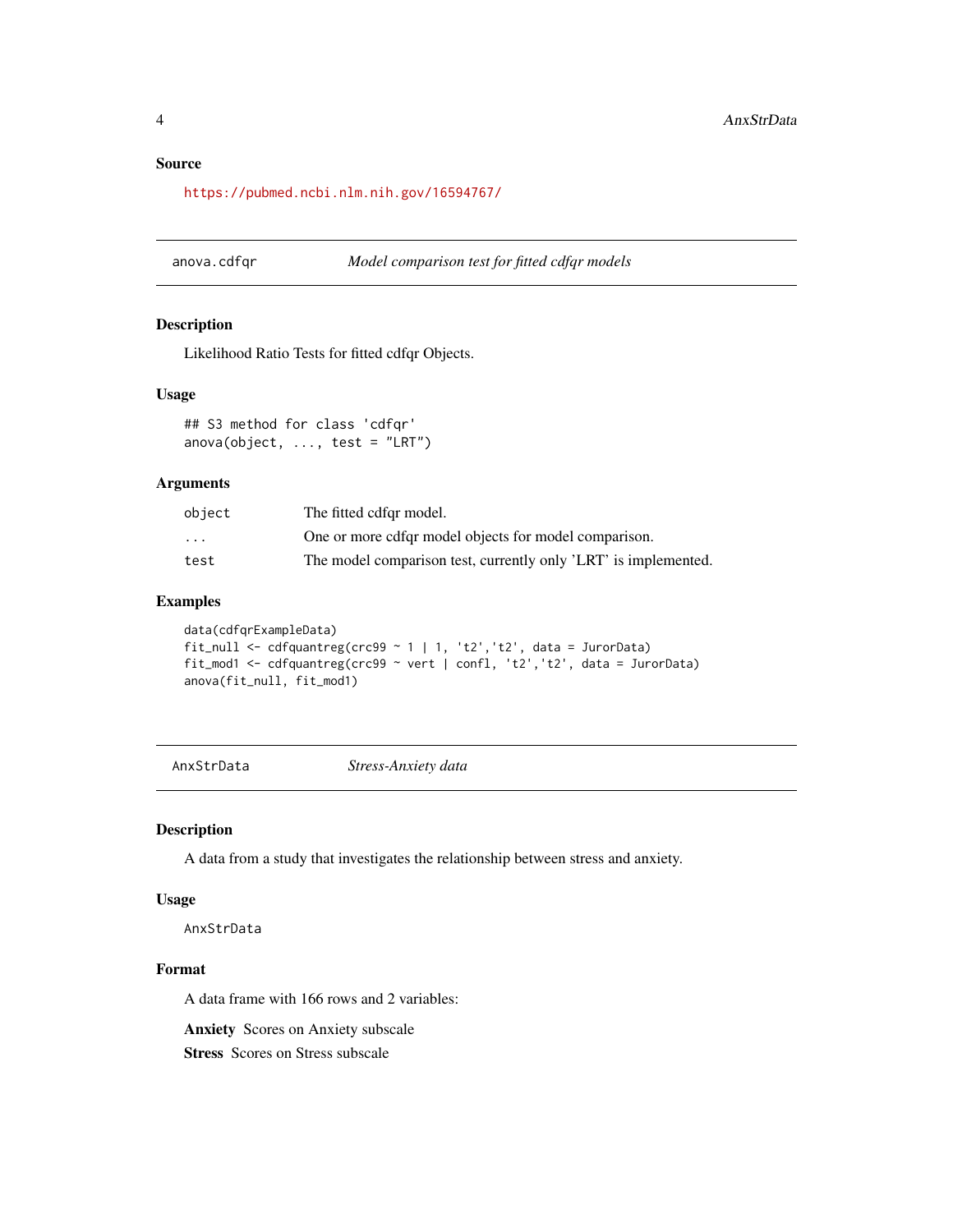# <span id="page-4-0"></span>bugsLikelihood 5

# Source

<https://pubmed.ncbi.nlm.nih.gov/16594767/>

bugsLikelihood *Likelihood Functions for Generating OpenBUGS Model File*

# Description

Likelihood functions for generating OpenBUGS model file.

# Usage

bugsLikelihood(fd, sd)

# Arguments

| fd | A string that specifies the parent distribution.     |
|----|------------------------------------------------------|
| sd | A string that specifies the sub-family distribution. |

# Value

A string to be written in the BUGS model file.

# Examples

```
bugsLikelihood('t2','t2')
```
bugsModel *Generating OpenBUGS Model File*

# Description

Generating OpenBUGS model file

```
bugsModel(formula, fd, sd, random = NULL, modelname = "bugmodel", wd = getwd())
```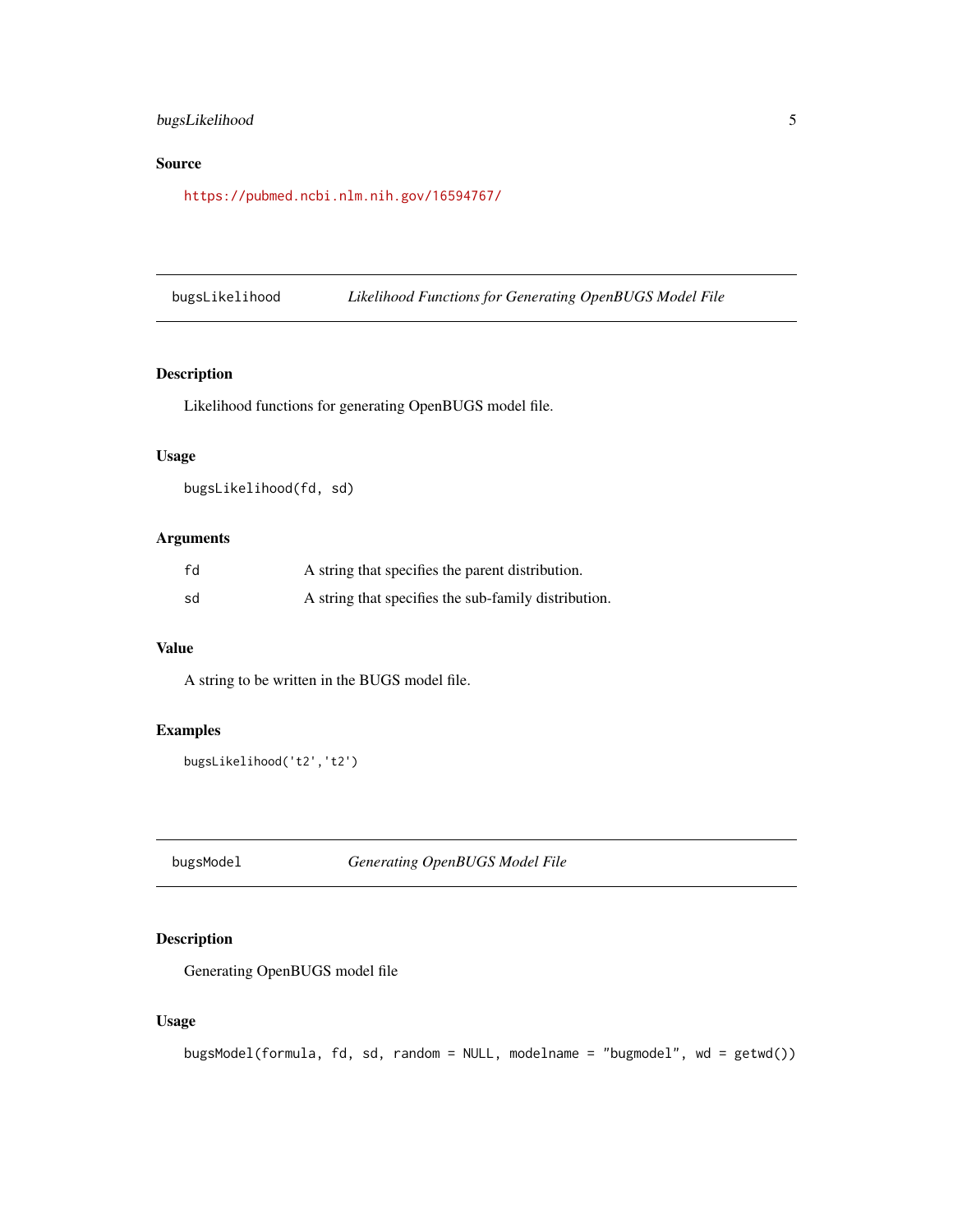<span id="page-5-0"></span>

| formula   | A formula object, with the DV on the left of an $\sim$ operator, and predictors on<br>the right. For the part on the right of $\sim$ , the specification of submodels can be<br>separated by 'l'. So $y \sim x1$   X2 means the DV is y, X1 is the term in the mean<br>submodel, and X2 is the term in the dispersion submodel. |
|-----------|---------------------------------------------------------------------------------------------------------------------------------------------------------------------------------------------------------------------------------------------------------------------------------------------------------------------------------|
| fd        | A string that specifies the parent distribution (see cdfqrFamily).                                                                                                                                                                                                                                                              |
| sd        | A string that specifies the sub-family distribution.                                                                                                                                                                                                                                                                            |
| random    | Character or vector of characters that indicates the random effect factors.                                                                                                                                                                                                                                                     |
| modelname | The name of the model file; optional.                                                                                                                                                                                                                                                                                           |
| wd        | The working directory in which OpenBUGS will work (i.e., generate the model<br>files and chain information).                                                                                                                                                                                                                    |

#### Value

A model '.txt' file is generated in the specified working directory. The function also returns a list of values:

init1,init2 Default initial values for MCMC two chain procedure.

vars A list of variables that are included in the estimation.

nodes\_sample a list of characters that specify the nodes to be monitored.

#### Examples

```
## Not run:
# Need write access in the working directory before executing the code.
# No random component
bugsModel(y \sim x1 | x2, 't2', 't2', random = NULL)
# Random component as subject ID
bugsModel(y \sim x1 | x2, 't2', 't2', random = 'ID')
```
## End(Not run)

cdfft *The Family of Finite-Tailed Distributions*

# Description

Density function, distribution function, quantile function, and random generation of variates for a specified cdf-quantile distribution.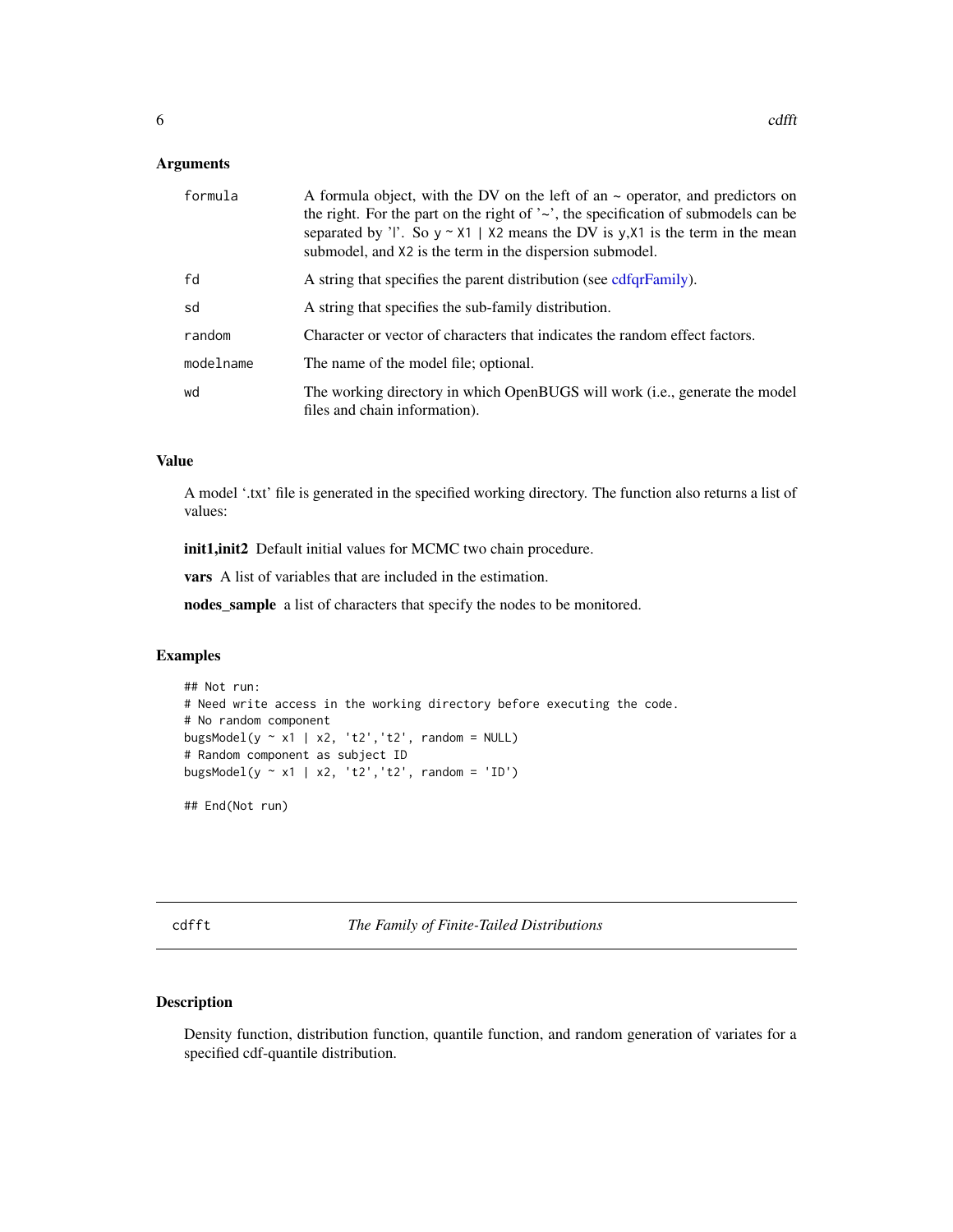# <span id="page-6-0"></span>Usage

```
cdfft(q, sigma, theta, fd, sd, mu = NULL, inner = TRUE, version)
pdfft(y, sigma, theta, fd, sd, mu = NULL, inner = TRUE, version)
qqft(p, sigma, theta, fd, sd, mu = NULL, inner = TRUE, version)
rqft(n, sigma, theta, fd, sd, mu = NULL, inner = TRUE, version)
```
# Arguments

| q       | vector of quantiles.                                                                                                                           |
|---------|------------------------------------------------------------------------------------------------------------------------------------------------|
| sigma   | vector of standard deviations.                                                                                                                 |
| theta   | vector of skewness.                                                                                                                            |
| fd      | A string that specifies the parent distribution. At the moment, only "arcsinh",<br>"cauchit" and "t2" can be used. See details.                |
| sd      | A string that specifies the child distribution. At the moment, only "arcsinh",<br>"cauchy" and "t2" can be used. See details.                  |
| mu      | vector of means if 3-parameter case is used.                                                                                                   |
| inner   | A logic value that indicates if the inner (inner $=$ TRUE) case or outer (inner $=$<br>FALSE) will be used.                                    |
| version | A string indicates that which version will be used. "V" is the tilt parameter<br>function while "W" indicates the Jones Pewsey transformation. |
| У       | vector of quantiles.                                                                                                                           |
| p       | vector of probabilities.                                                                                                                       |
| n       | Number of random samples.                                                                                                                      |

# Value

pdfft gives the density, rqft generates random variate, qqft gives the quantile function, and cdfft gives the cumulative density of specified distribution.

<span id="page-6-1"></span>

| cdfgr.control | Control Optimization Parameters for CDF-Quantile Probability Dis- |
|---------------|-------------------------------------------------------------------|
|               | tributions                                                        |

# Description

Control Optimization Parameters for CDF-Quantile Probability Distributions.

```
cdfqr.control(method = "BFGS", maxit = 5000, trace = FALSE)
```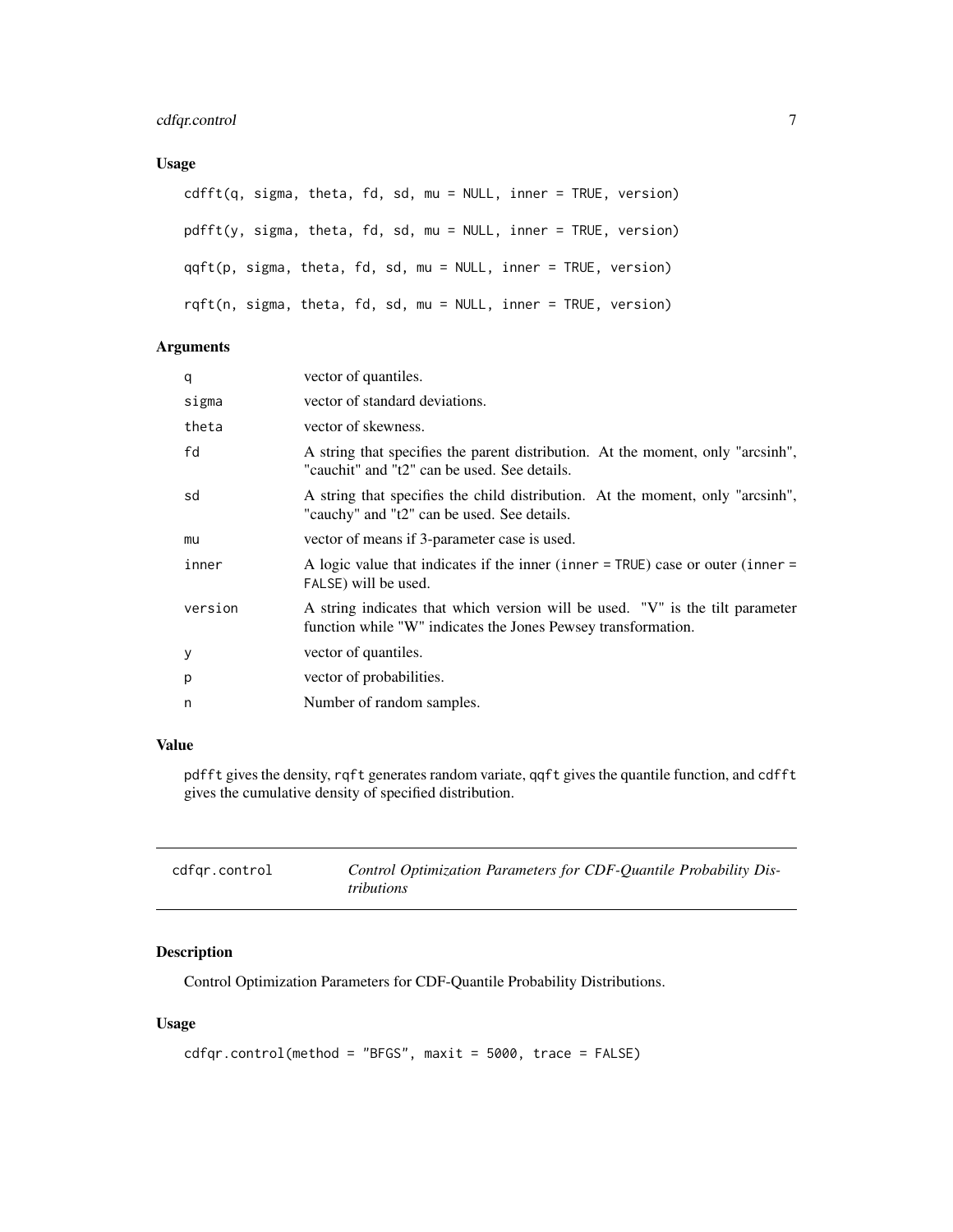<span id="page-7-0"></span>

| method | Characters string specifying the method argument passed to optim.                                                    |
|--------|----------------------------------------------------------------------------------------------------------------------|
| maxit  | Integer specifying the maxit argument (maximal number of iterations) passed to<br>optim.                             |
| trace  | Logical or integer controlling whether tracing information on the progress of the<br>optimization should be produced |

#### Value

A list with the arguments specified.

#### Examples

```
data(cdfqrExampleData)
fit \le - cdfquantreg(crc99 \sim vert | confl, 't2', 't2',
data = JurorData, control = cdfqr.control(trace = TRUE))
```
cdfqrFamily *Overview of the family of distributions*

#### Description

The cdfquantreg family consists of the currently available distributions that can be used to fit quantile regression models via the cdfquantreg() function.

#### Usage

cdfqrFamily(shape = "all")

# Arguments

shape To show all distributions or the set of distribution for a specific type of shape. Can be BM, TM,LL or FT for Bimodal, Trimodal, Logit-logistic or Finite-tailed shapes, respectively.

#### Details

The cdfquantreg package includes a two-parameter family of distributions for modeling random variables on the (0, 1) interval by applying the cumulative distribution function (cdf) of one "parent" distribution to the quantile function of another.

The naming of these distributions is "parent - child" or "fd - sd", where "fd" is the parent distribution, and "sd" is the child distribution.

The distributions have four characteristic shapes: Logit-logistic, bimodal, trimodal, and finitetailed. Here is the list of currently available distributions.

#### Bimodal Shape Distributions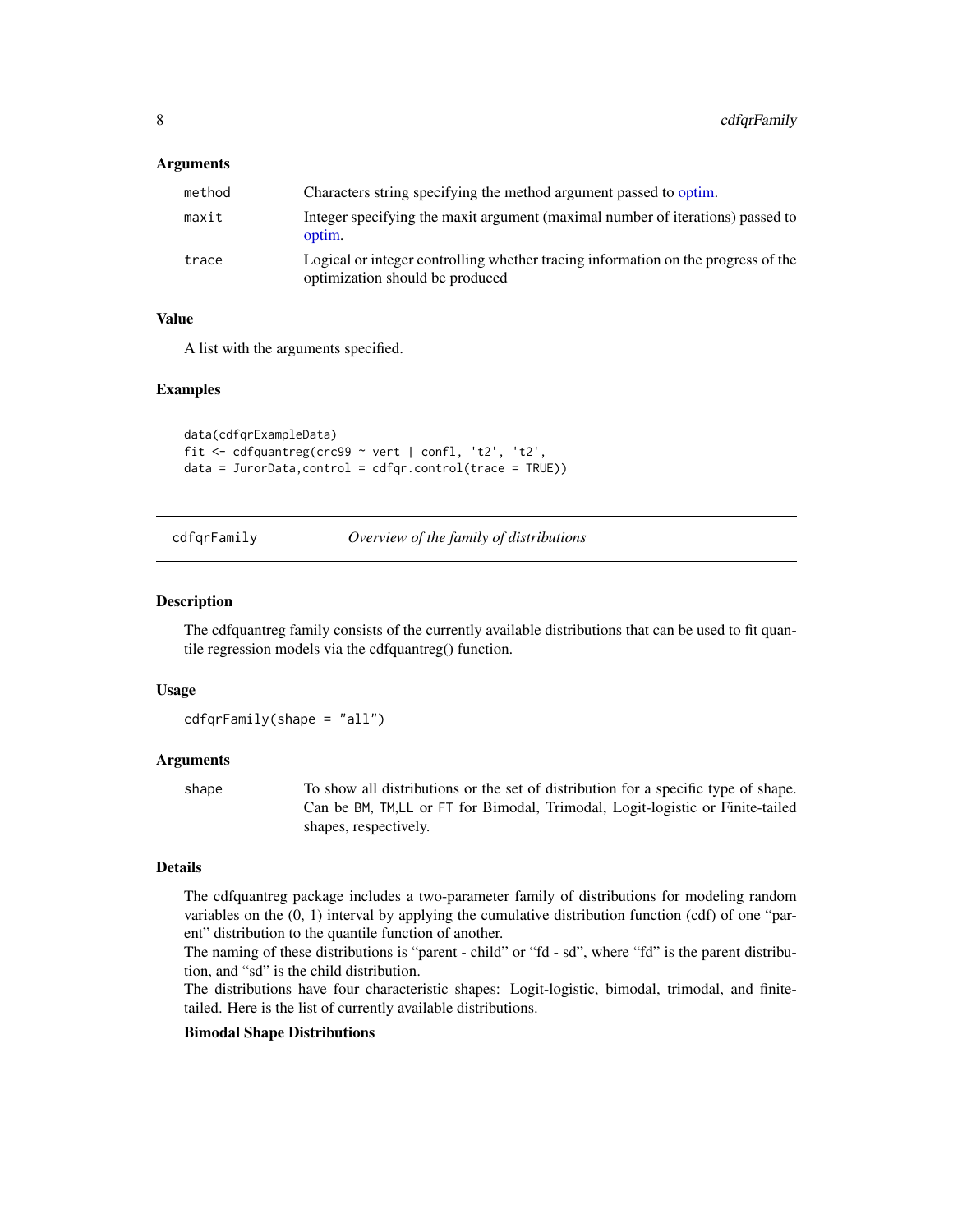# cdfqrFamily 9

| <b>Distribution</b>     | R input                        | <b>Alternative Input</b>    | <b>Shape</b>   |
|-------------------------|--------------------------------|-----------------------------|----------------|
| <b>Burr VII-ArcSinh</b> | $fd = "burn7", sd = "arcsinh"$ | $family = "burn7-arcsinh"$  | Bimodal        |
| <b>Burr VII-Cauchy</b>  | $fd = "burn7", sd = "cauchy"$  | $family = "burn7 - cauchy"$ | Bimodal        |
| Burr VII-T2             | $fd = "burn7", sd = "t2"$      | $family = "burn7-t2"$       | Bimodal        |
| Burr VIII-ArcSinh       | $fd = "burn8", sd = "arcsinh"$ | $family = "burn8-arcsinh"$  | Bimodal        |
| <b>Burr VIII-Cauchy</b> | $fd = "burn8", sd = "cauchy"$  | $family = "burn8 - cauchy"$ | Bimodal        |
| Burr VIII-T2            | $fd = "burn8", sd = "t2"$      | $family = "burn8-t2"$       | Bimodal        |
| Logit-ArcSinh           | $fd="logit", sd="arcsinh"$     | $family = "logit-arcsinh"$  | <b>Bimodal</b> |
| Logit-Cauchy            | $fd = "logit", sd = "cauchy"$  | $family = "logit-cauchy"$   | Bimodal        |
| $Logit-T2$              | $fd="logit", sd="t2"$          | $family = "logit-t2"$       | Bimodal        |
| T2-ArcSinh              | $fd = "t2", sd = "arcsinh"$    | $family = "t2-arcsinh"$     | Bimodal        |
| T <sub>2</sub> -Cauchy  | $fd = "t2", sd = "cauchy"$     | $family = "t2-cauchy"$      | <b>Bimodal</b> |

# Trimodal Shape Distributions

| R input                           | <b>Alternative Input</b>      | <b>Shape</b> |
|-----------------------------------|-------------------------------|--------------|
| $fd="arcsinh"$ , $sd="burr7"$     | $family = "arcsinh-burr7"$    | Trimodal     |
| $fd="arcsinh"$ , $sd="burr8"$     | $family = "arcsinh-burr8"$    | Trimodal     |
| $fd="arcsinh", sd="logistic"$     | $family = "arcsinh-logistic"$ | Trimodal     |
| $fd = "arcsinh", sd = "t2"$       | $family = "arcsinh-t2"$       | Trimodal     |
| $fd = "cauchit", sd = "burn7"$    | $family = "cauchit-burr7"$    | Trimodal     |
| $fd = "cauchit", sd = "burn8"$    | $family = "cauchit-burr8"$    | Trimodal     |
| $fd = "cauchit", sd = "logistic"$ | $family = "cauchit-logistic"$ | Trimodal     |
| $fd = "cauchit", sd = "t2"$       | $family = "cauchit-t2"$       | Trimodal     |
| $fd = "t2", sd = "burn7"$         | $family = "t2-burr7"$         | Trimodal     |
| $fd = "t2", sd = "burn8"$         | $family = "t2-burr8"$         | Trimodal     |
| $fd = "t2", sd = "logistic"$      | $family = "t2-logistic"$      | Trimodal     |
|                                   |                               |              |

# Logit-logistic Shape Distributions

| <b>Distribution</b> | R input                         | <b>Alternative Input</b>      | <b>Shape</b>   |
|---------------------|---------------------------------|-------------------------------|----------------|
| Burr VII-Burr VII   | $fd = "burn7", sd = "burn7"$    | $family = "burn7 - burr7"$    | Logit-logistic |
| Burr VII-Burr VIII  | $fd = "burn7", sd = "burn8"$    | $family = "burn7 - burr8"$    | Logit-logistic |
| Burr VII-Logistic   | $fd="burn7", sd="login9"$       | $family = "burn7 - logistic"$ | Logit-logistic |
| Burr VIII-Burr VII  | $fd = "burn8", sd = "burn7"$    | $family = "burn8 - burr7"$    | Logit-logistic |
| Burr VIII-Burr VIII | $fd = "burn8", sd = "burn8"$    | $family = "burn8 - burr8"$    | Logit-logistic |
| Burr VIII-Logistic  | $fd="burn8", sd="logistic"$     | $family = "burn8 - logistic"$ | Bimodal        |
| Logit-Burr VII      | $fd="logit", sd="burn7"$        | $family = "logit-burr7"$      | Logit-logistic |
| Logit-Burr VIII     | $fd="logit", sd="burn8"$        | $family = "logit-burr8"$      | Logit-logistic |
| Logit-Logistic      | $fd = "logit", sd = "logistic"$ | $family = "logit-logistic"$   | Logit-logistic |

# Finite-tailed Shape Distributions

| <b>Distribution</b> | R input                                                                           | <b>Alternative Input</b> | <b>Shape</b> |
|---------------------|-----------------------------------------------------------------------------------|--------------------------|--------------|
|                     | ArcSinh-ArcSinh fd="arcsinh", sd="arcsinh" family="arcsinh-arcsinh" Finite-tailed |                          |              |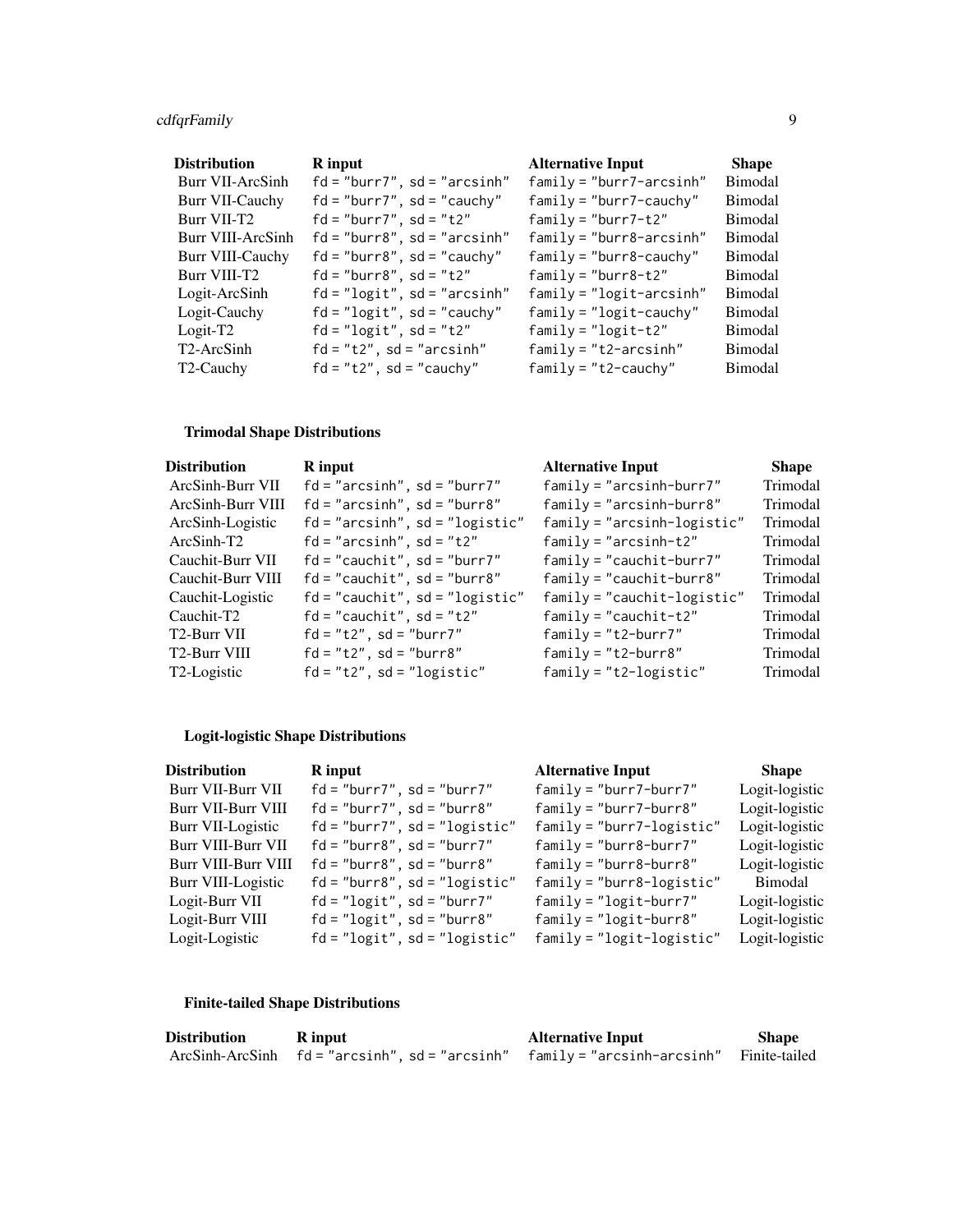```
ArcSinh-Cauchy fd = "arcsinh", sd = "cauchy" family = "arcsinh-cauchy" Finite-tailed
Cauchit-ArcSinh fd = "cauchit", sd = "arcsinh" family = "cauchit-arcsinh" Finite-tailed
Cauchit-Cauchy fd = "cauchit", sd = "cauchy" family = "cauchit-cauchy" Finite-tailed
T2-T2 fd = "t2", sd = "t2" family = "t2-t2" Finite-tailed
```
#### Kumaraswamy Distribution

| <b>Distribution</b> | <b>R</b> input            | <b>Alternative Input</b> Shape |  |
|---------------------|---------------------------|--------------------------------|--|
| Kumaraswamy         | $fd = ''''$ , $sd = ''''$ | family = "-"                   |  |

#### Value

A list of distributions that are available in the current version of package.

#### Examples

cdfqrFamily()

<span id="page-9-1"></span>cdfquantreg *CDF-Quantile Probability Distributions*

# Description

cdfquantreg is the main function to fit a cdf quantile regression with a variety of distributions.

#### Usage

```
cdfquantreg(
  formula,
  fd = NULL,sd = NULL,data,
  family = NULL,
  start = NULL,
  control = cdfqr.control(...),...
\lambda
```
# Arguments

formula A formula object, with the dependent variable (DV) on the left of an  $\sim$  operator, and predictors on the right. For the part on the right of  $\sim$ , the specification of the location and dispersion submodels can be separated by '|'. So  $y \sim X1$  | X2 specifies that the DV is y, X1 is the predictor in the location submodel, and X2 is the predictor in the dispersion submodel.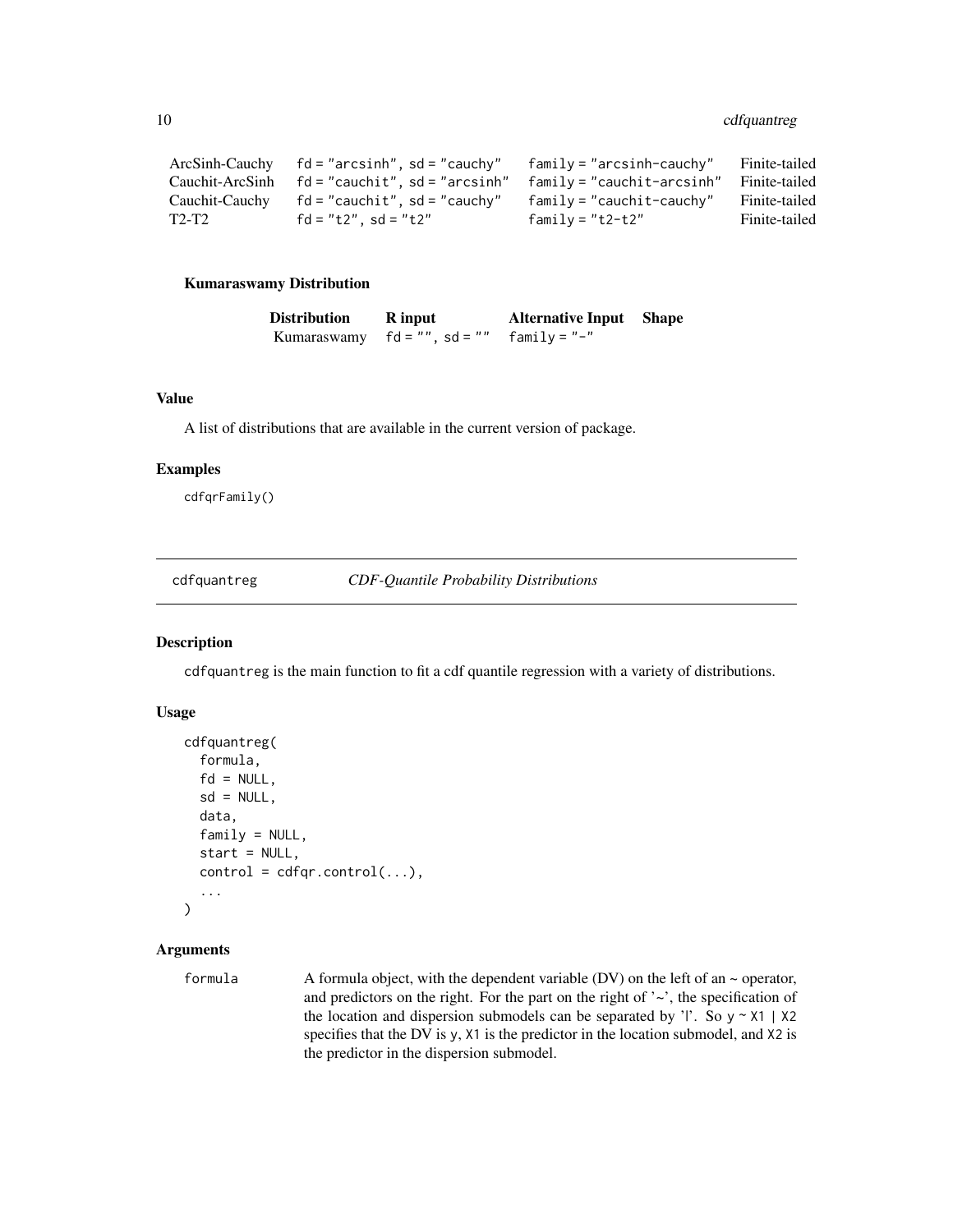#### <span id="page-10-0"></span>cdfquantreg 11

| fd       | A string that specifies the parent distribution.                                                                                                              |
|----------|---------------------------------------------------------------------------------------------------------------------------------------------------------------|
| sd       | A string that specifies the child distribution.                                                                                                               |
| data     | The data in a data.frame format                                                                                                                               |
| family   | If 'fd' and 'sd' are not provided, the name of a member of the family of distri-<br>butions can be provided (See cdfqrFamily for details of family functions) |
| start    | The starting values for model fitting. If not provided, default values will be used.                                                                          |
| control  | Control optimization parameters (See cdfqr.control))                                                                                                          |
| $\cdots$ | Currently ignored.                                                                                                                                            |

#### Details

The cdfquantreg function fits a quantile regression model with a distributions from the cdf-quantile family selected by the user (Smithson and Shou, 2015). The model is specified in a two-part formula, one part containing the predictors of the location parameter, and the second part containing the predictors of the dispersion parameter. The models are fitted in two stages, the first of which uses the Nelder-Mead algorithm and the second of which takes the estimates from the first stage and applies the BFGS algorithm to refine the estimates.

#### Value

An object of class cdfquantreg will be returned. Generic functions such as [summary,print](#page-0-0) (e.g., [print.cdfqr\)](#page-30-1) and [coef](#page-0-0) can be used to extract output (see [summary.cdfqr](#page-30-2) for more details about the generic functions that can be used). Class of object is a list with the following output:

coefficients A named vector of coefficients.

residuals Raw residuals, the difference between the fitted values and the data.

- fitted The fitted values, including full model fitted values, fitted values for the mean component, and fitted values for the dispersion component.
- rmse The model root mean squared errors
- rmseLogit The root mean squared errors between the logit of the fitted values, and the logit of the response values.
- vcov The variance-covariance matrix of the coefficient estimates.
- AIC, BIC Akaike's Information Criterion and Bayesian Information Criterion.
- deviance The deviance for the model.

#### Examples

```
data(cdfqrExampleData)
fit \leq cdfquantreg(crc99 \sim vert | confl, fd ='t2', sd ='t2', data = JurorData)
summary(fit)
```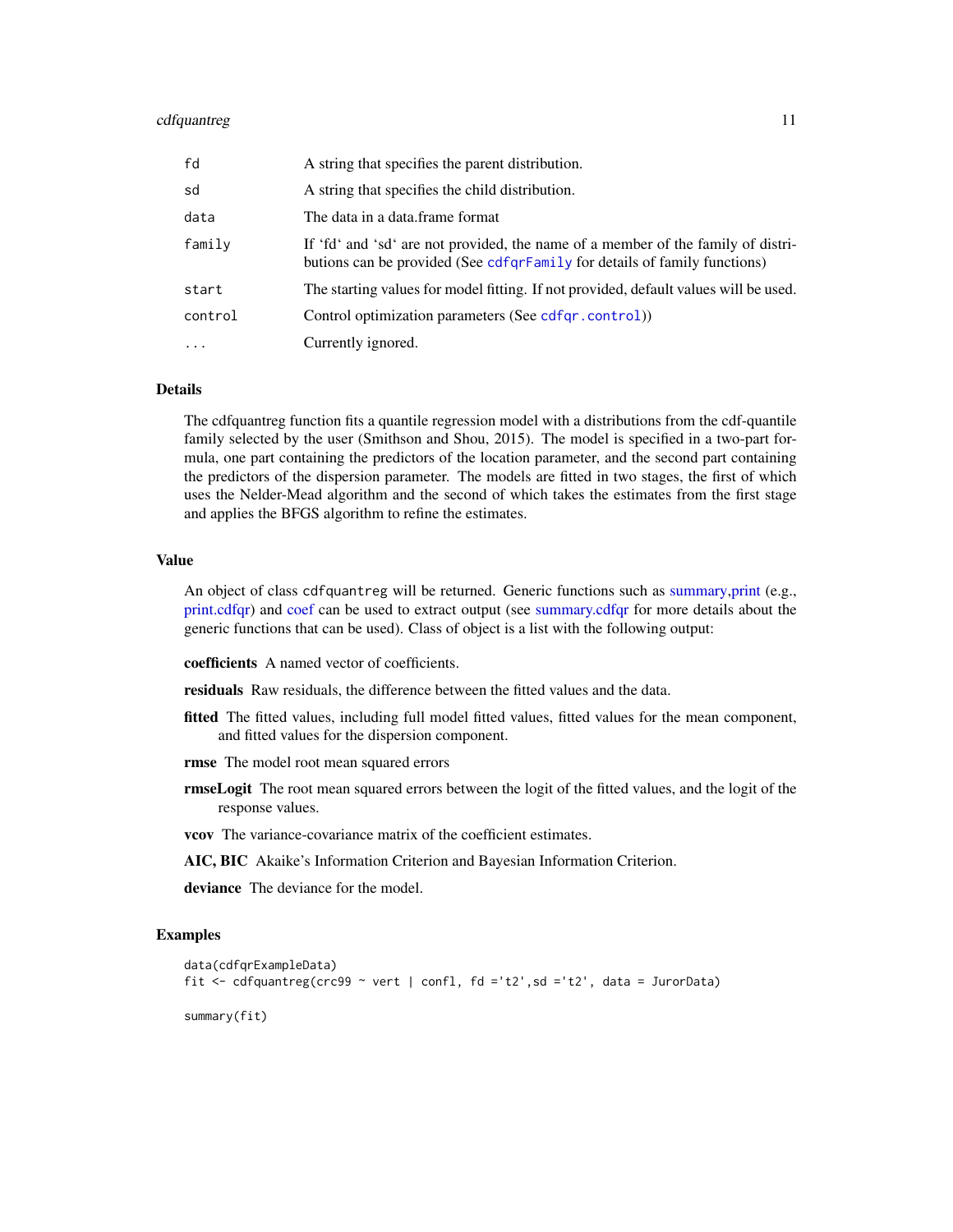<span id="page-11-0"></span>

# Description

cdfquantregC is the a function to fit a censored cdf quantile regression with a variety of distributions .

# Usage

```
cdfquantregC(
  formula,
 fd = NULL,sd = NULL,data,
 family = NULL,
 censor = "DB",
 c1 = NULL,c2 = NULL,start = NULL,
 control = cdfqr.control(...),...
)
```
# Arguments

| formula  | A formula object, with the dependent variable (DV) on the left of an $\sim$ operator,<br>and predictors on the right. For the part on the right of $\sim$ , the specification of<br>the location and dispersion submodels can be separated by 'l'. So $y \sim x1$   $x2$<br>specifies that the DV is y, X1 is the predictor in the location submodel, and X2 is<br>the predictor in the dispersion submodel. |
|----------|--------------------------------------------------------------------------------------------------------------------------------------------------------------------------------------------------------------------------------------------------------------------------------------------------------------------------------------------------------------------------------------------------------------|
| fd       | A string that specifies the parent distribution.                                                                                                                                                                                                                                                                                                                                                             |
| sd       | A string that specifies the child distribution.                                                                                                                                                                                                                                                                                                                                                              |
| data     | The data in a data frame format                                                                                                                                                                                                                                                                                                                                                                              |
| family   | If 'fd' and 'sd' are not provided, the name of a member of the family of distri-<br>butions can be provided (See cdfqrFamily for details of family functions)                                                                                                                                                                                                                                                |
| censor   | A string variable to indicate how many censored point is used-only left censored<br>'LC', or only right-hand censored 'RC', or both sides 'DB'.                                                                                                                                                                                                                                                              |
| c1       | The left censored value, if NULL, the minimum value in the data will be used                                                                                                                                                                                                                                                                                                                                 |
| c2       | The right censored value, if NULL, the maximum value in the data will be used                                                                                                                                                                                                                                                                                                                                |
| start    | The starting values for model fitting. If not provided, default values will be used.                                                                                                                                                                                                                                                                                                                         |
| control  | Control optimization parameters (See cdfqr.control))                                                                                                                                                                                                                                                                                                                                                         |
| $\cdots$ | Currently ignored.                                                                                                                                                                                                                                                                                                                                                                                           |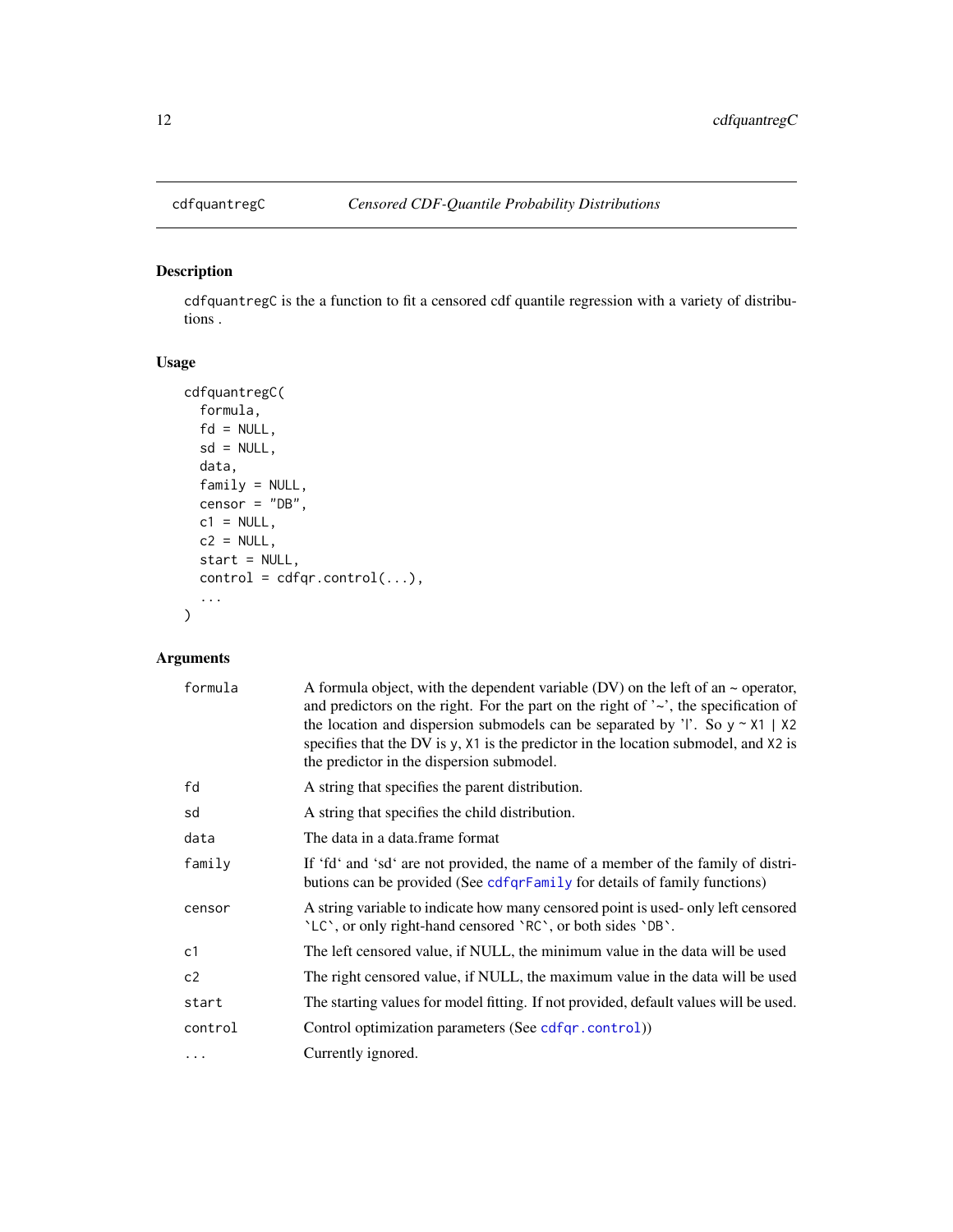#### <span id="page-12-0"></span>Details

The cdfquantreg function fits a quantile regression model with a distributions from the cdf-quantile family selected by the user (Smithson and Shou, 2015). The model is specified in a two-part formula, one part containing the predictors of the location parameter, and the second part containing the predictors of the dispersion parameter. The models are fitted in two stages, the first of which uses the Nelder-Mead algorithm and the second of which takes the estimates from the first stage and applies the BFGS algorithm to refine the estimates.

# Value

An object of class cdfquantreg will be returned. Generic functions such as [summary,print](#page-0-0) (e.g., [print.cdfqr\)](#page-30-1) and [coef](#page-0-0) can be used to extract output (see [summary.cdfqr](#page-30-2) for more details about the generic functions that can be used). Class of object is a list with the following output:

coefficients A named vector of coefficients.

residuals Raw residuals, the difference between the fitted values and the data.

- fitted The fitted values, including full model fitted values, fitted values for the mean component, and fitted values for the dispersion component.
- rmse The model root mean squared errors
- **rmseLogit** The root mean squared errors between the logit of the fitted values, and the logit of the response values.

vcov The variance-covariance matrix of the coefficient estimates.

AIC, BIC Akaike's Information Criterion and Bayesian Information Criterion.

deviance The deviance for the model.

#### Examples

```
data(cdfqrExampleData)
fit <- cdfquantregC(crc99 ~ vert | confl, c1 = 0.001, c2= 0.999,
fd = 't2', sd = 't2', data = JurorData)summary(fit)
```
cdfquantregFT *CDF-Quantile Finite Tailed Probability Distributions*

#### Description

cdfquantregFT is a function to fit a cdf quantile regression with a variety of finite tailed distributions. It can account for data that has boundary values.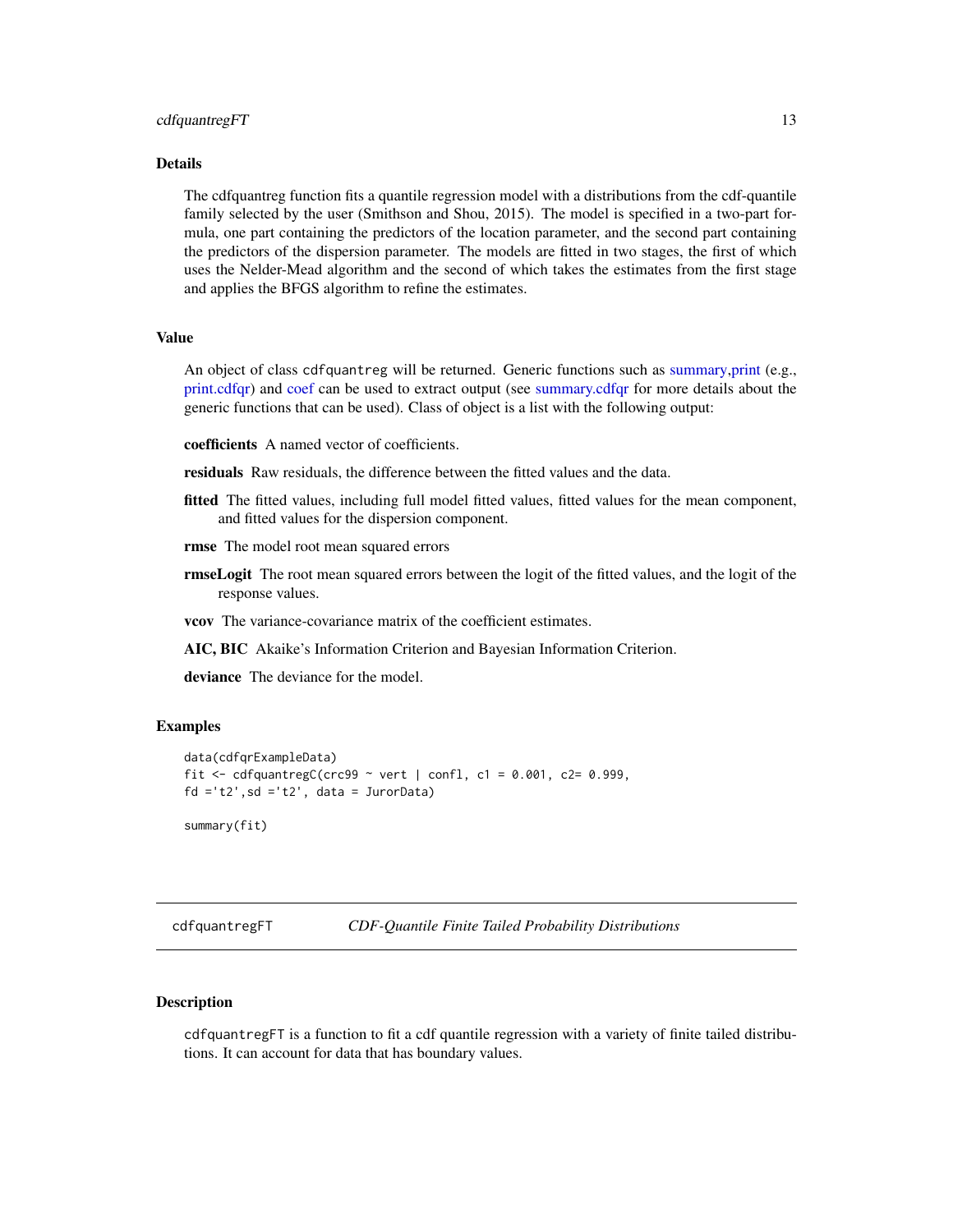# Usage

```
cdfquantregFT(
  formula,
  fd = NULL,sd = NULL,mu.fo = NULL,
  inner = FALSE,
  version = "V",
  data,
  family = NULL,
  start = NULL,
  ssn = 20,control = cdfqr.control(...),...
\mathcal{L}
```
# Arguments

| formula  | A formula object, with the dependent variable (DV) on the left of an $\sim$ operator,<br>and predictors on the right. For the part on the right of $\sim$ , the specification<br>of the dispersion (sigma; first) and skewness (theta; second) submodels can be<br>separated by 'l'. So $y \sim x1$   $x2$ specifies that the DV is y, $x1$ is the predictor in<br>the dispersion submodel, and X2 is the predictor in the skewness submodel. |
|----------|-----------------------------------------------------------------------------------------------------------------------------------------------------------------------------------------------------------------------------------------------------------------------------------------------------------------------------------------------------------------------------------------------------------------------------------------------|
| fd       | A string that specifies the parent distribution. At the moment, only "arcsinh",<br>"cauchit" and "t2" can be used. See details.                                                                                                                                                                                                                                                                                                               |
| sd       | A string that specifies the child distribution. At the moment, only "arcsinh",<br>"cauchy" and "t2" can be used. See details.                                                                                                                                                                                                                                                                                                                 |
| mu.fo    | A formula object to indicate the predictors for the location submodel if the 3-<br>parameter distribution is used, only input as $\sim$ predictors                                                                                                                                                                                                                                                                                            |
| inner    | A logic value that indicates if the inner (inner $=$ TRUE) case or outer (inner<br>= FALSE) will be used. Currently inner case can only be used for 2-parameter<br>distributions.                                                                                                                                                                                                                                                             |
| version  | A string indicates that which version will be used. "V" is the tilt transformation<br>while "W" indicates the Jones Pewsey transformation.                                                                                                                                                                                                                                                                                                    |
| data     | The data in a data.frame format                                                                                                                                                                                                                                                                                                                                                                                                               |
| family   | If 'fd' and 'sd' are not provided, the name of a member of the family of distri-<br>butions can be provided (see below) for details of family functions)                                                                                                                                                                                                                                                                                      |
| start    | The starting values for model fitting. If not provided, default values will be used.                                                                                                                                                                                                                                                                                                                                                          |
| ssn      | The number of searches on optimal starting values to be performed. If model<br>does not converge, can increase this number.                                                                                                                                                                                                                                                                                                                   |
| control  | Control optimization parameters (See cdfqr.control))                                                                                                                                                                                                                                                                                                                                                                                          |
| $\cdots$ | Currently ignored.                                                                                                                                                                                                                                                                                                                                                                                                                            |

<span id="page-13-0"></span>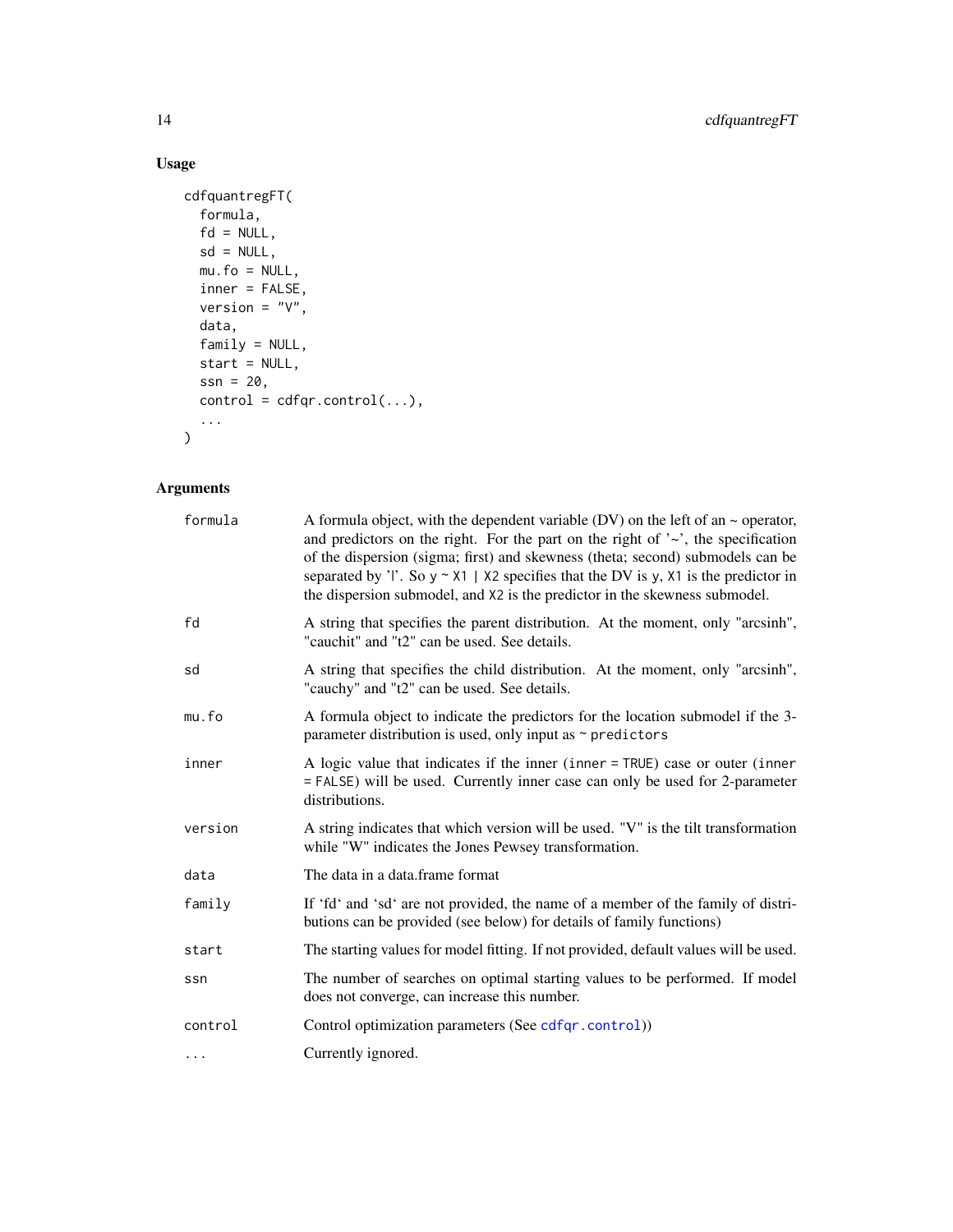#### <span id="page-14-0"></span>cdfquantregH 15

# Details

The cdfquantregFT function fits a quantile regression model with a distributions from the cdfquantile finite tailed distributions. Here is the list of currently available distributions.

#### Bimodal Shape Distributions

| <b>Distribution</b> | R input                                           | <b>Alternative Input</b>     | <b>Available Version</b> |
|---------------------|---------------------------------------------------|------------------------------|--------------------------|
|                     | $ArcSinh-ArcSinh$ $fd="arcsinh"$ , $sd="arcsinh"$ | $family = "arcsinh-arcsinh"$ | "V". "W"                 |
|                     | $ArcSinh-Cauchy$ fd = "arcsinh", sd = "cauchy"    | $family = "arcsinh-cauchy"$  | "∨". "W"                 |
| Cauchit-ArcSinh     | fd = "cauchit", sd = "arcsinh"                    | $family = "cauchit-arcsinh"$ | "V". "W"                 |
| Cauchit-Cauchy      | $fd = "cauchit", sd = "cauchy"$                   | $family = "cauchit-cauchy"$  | $"V"$ . $"W"$            |
| T2-T2               | $fd = "t2", sd = "t2"$                            | $family = "t2-cauchy"$       | $"V"$ . $"W"$            |

# Value

An object of class cdfqrFT will be returned. Generic functions such as [summary,print](#page-0-0) and [coef](#page-0-0) can be used to extract output (see [summary.cdfqr](#page-30-2) for more details about the generic functions that can be used). Class of object is a list with the following output:

coefficients A named vector of coefficients.

residuals Raw residuals, the difference between the fitted values and the data.

fitted The fitted values, including full model fitted values, fitted values for the mean component, and fitted values for the dispersion component.

rmse The model root mean squared errors

- **rmseLogit** The root mean squared errors between the logit of the fitted values, and the logit of the response values.
- vcov The variance-covariance matrix of the coefficient estimates.

AIC, BIC Akaike's Information Criterion and Bayesian Information Criterion.

deviance The deviance for the model.

#### Examples

```
data(cdfqrExampleData)
fit <- cdfquantregFT(pnurse ~ Ambulance |Ambulance ,
 fd = "arcsinh", sd = "arcsinh", inner = FALSE, version = "V", data = yoon)summary(fit)
```
cdfquantregH *Zero/One inflated CDF-Quantile Probability Distributions*

#### Description

cdfquantregH is the a function to fit a Zero/One inflated CDF-Quantile regression with a variety of distributions .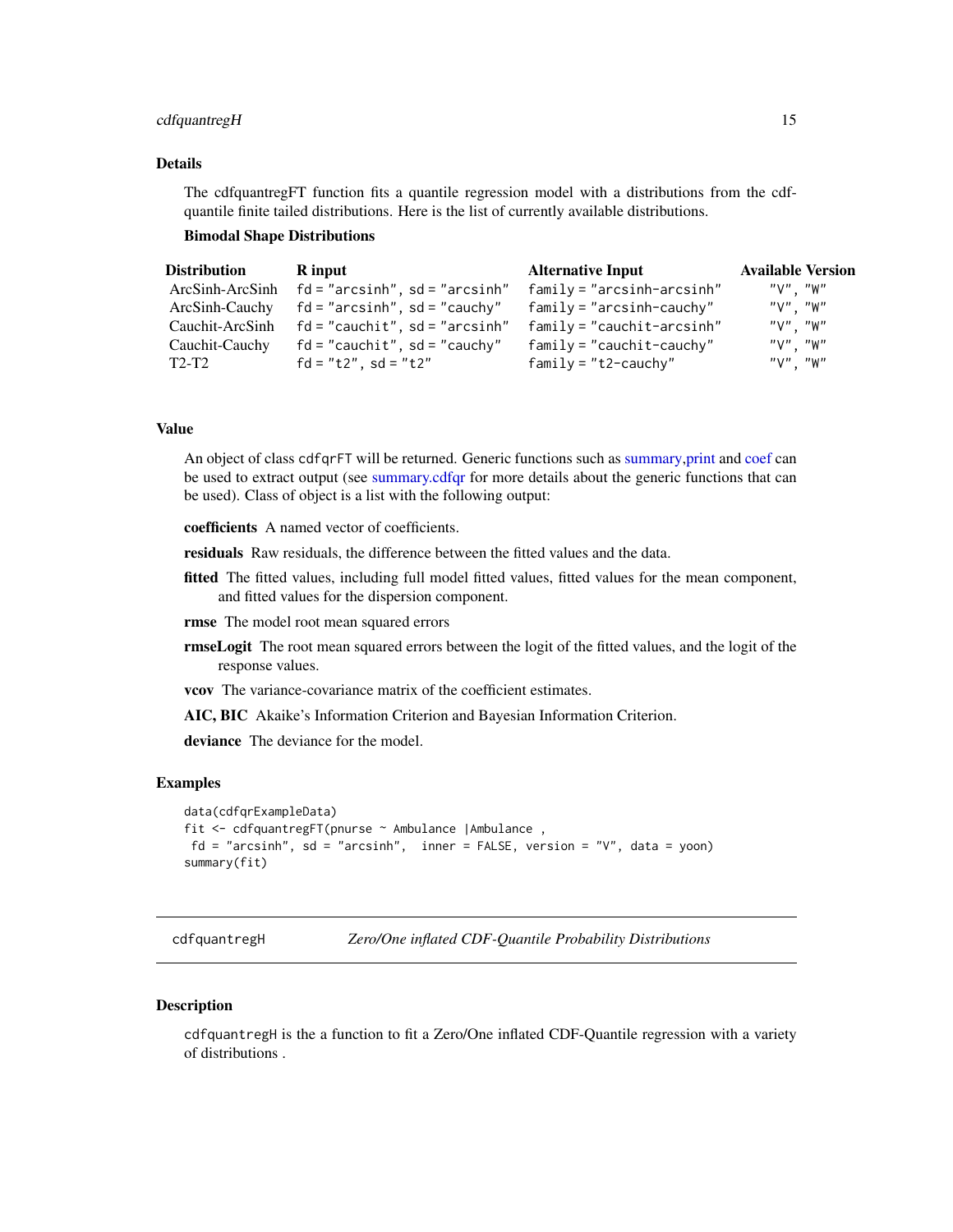# Usage

```
cdfquantregH(
  formula,
  zero.fo = -1,
  one.fo = -1,
  fd = NULL,sd = NULL,data,
  family = NULL,type = "ZI",start = NULL,
  control = cdfqr.control(...),...
\mathcal{L}
```
#### Arguments

| formula | A formula object, with the dependent variable (DV) on the left of an $\sim$ operator,<br>and predictors on the right. For the part on the right of $\sim$ , the specification of<br>the location and dispersion submodels can be separated by 'l'. So $y \sim x1$   $x2$<br>specifies that the DV is y, X1 is the predictor in the location submodel, and X2 is<br>the predictor in the dispersion submodel. |
|---------|--------------------------------------------------------------------------------------------------------------------------------------------------------------------------------------------------------------------------------------------------------------------------------------------------------------------------------------------------------------------------------------------------------------|
| zero.fo | A formula object to indicate the predictors for the zero component, only input<br>as $\sim$ predictors                                                                                                                                                                                                                                                                                                       |
| one.fo  | A formula object to indicate the predictors for the one component, only input as<br>$~\sim$ predictors                                                                                                                                                                                                                                                                                                       |
| fd      | A string that specifies the parent distribution.                                                                                                                                                                                                                                                                                                                                                             |
| sd      | A string that specifies the child distribution.                                                                                                                                                                                                                                                                                                                                                              |
| data    | The data in a data frame format                                                                                                                                                                                                                                                                                                                                                                              |
| family  | If 'fd' and 'sd' are not provided, the name of a member of the family of distri-<br>butions can be provided (See cdfqrFamily for details of family functions)                                                                                                                                                                                                                                                |
| type    | A string variable to indicate whether the model is zero-inflated 'ZI', or one-<br>inflated '0I', or zero-one inflated 'ZO'.                                                                                                                                                                                                                                                                                  |
| start   | The starting values for model fitting. If not provided, default values will be used.                                                                                                                                                                                                                                                                                                                         |
| control | Control optimization parameters (See cdfqr.control))                                                                                                                                                                                                                                                                                                                                                         |
| .       | Currently ignored.                                                                                                                                                                                                                                                                                                                                                                                           |

# Details

The cdfquantreg function fits a quantile regression model with a distributions from the cdf-quantile family selected by the user (Smithson and Shou, 2015). The model is specified in a two-part formula, one part containing the predictors of the location parameter, and the second part containing the predictors of the dispersion parameter. The models are fitted in two stages, the first of which uses the Nelder-Mead algorithm and the second of which takes the estimates from the first stage and applies the BFGS algorithm to refine the estimates.

<span id="page-15-0"></span>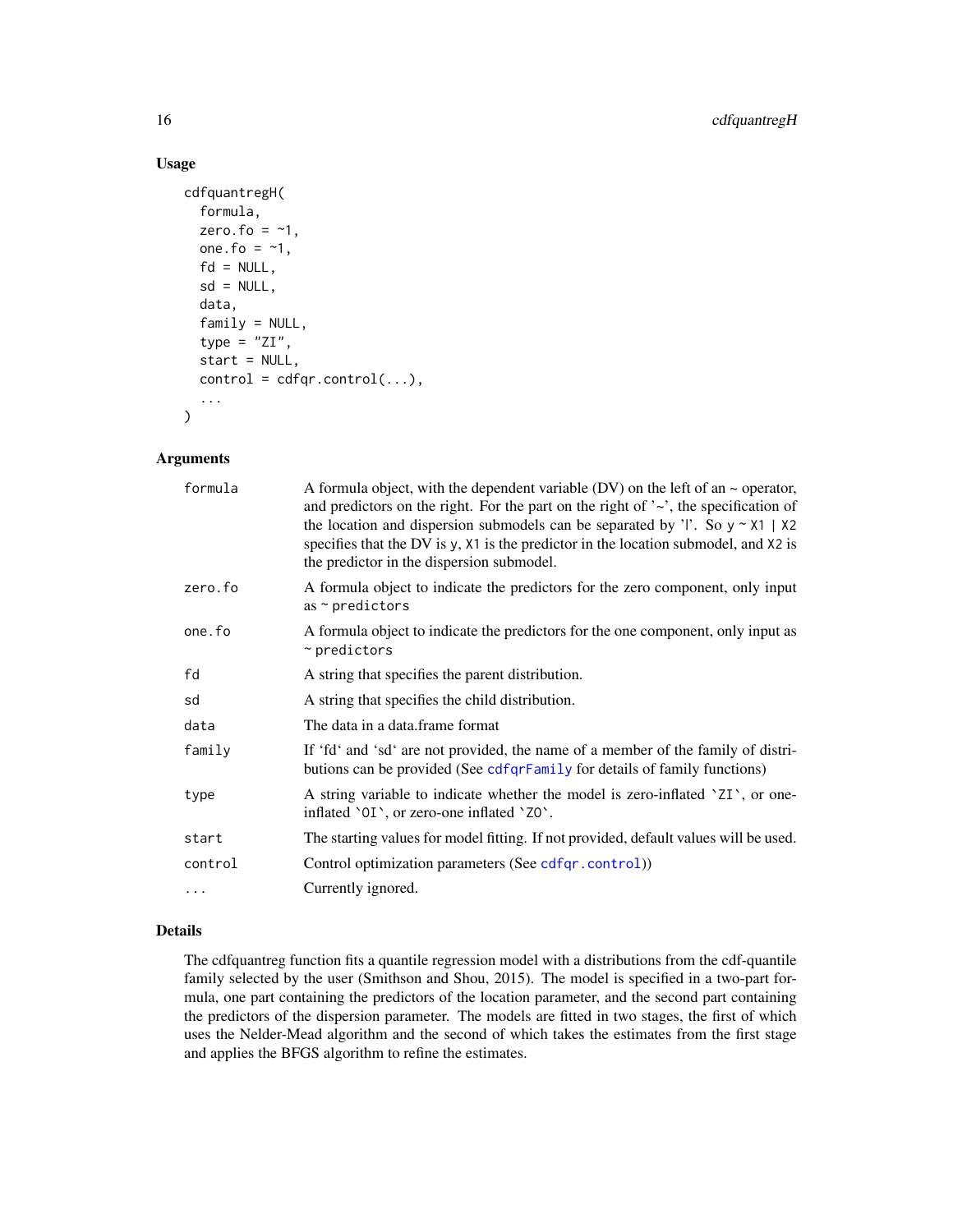#### <span id="page-16-0"></span>Value

An object of class cdfqrH will be returned. Generic functions such as[summary,print](#page-0-0) (e.g., [print.cdfqr\)](#page-30-1) and [coef](#page-0-0) can be used to extract output (see [summary.cdfqr](#page-30-2) for more details about the generic functions that can be used). Class of object is a list with the following output:

coefficients A named vector of coefficients.

residuals Raw residuals, the difference between the fitted values and the data.

fitted The fitted values, including full model fitted values, fitted values for the mean component, and fitted values for the dispersion component.

vcov The variance-covariance matrix of the coefficient estimates.

AIC, BIC Akaike's Information Criterion and Bayesian Information Criterion.

#### Examples

```
data(cdfqrExampleData)
# For one-inflated model
ipcc_high \le subset(IPCC, mid == 1 & high == 1 & prob!=0)
fit <- cdfquantregH(prob ~ valence | valence,one.fo = ~valence,
  fd ='t2', sd ='t2', type = "OI", data = ipcc_high)
summary(fit)
# For zero-inflated model
incc_low \leftarrow subset(IPCC, mid == 0 & hipic = 0 & prob!=1)fit \leq cdfquantregH(prob \sim valence | valence, zero.fo = \simvalence,
  fd = 't2', sd = 't2', type = "ZI", data = ipcc_low)# For zero &one-inflated model
\text{incc\_mid} \leq -\text{subset(IPC}, \text{mid} == 1 \& \text{high} == 0)fit <- cdfquantregH(prob ~ valence | valence, zero.fo = ~valence,
  one.fo = \simvalence
```

| $O(1C \cdot 10)$ value, |  |  |                                                       |
|-------------------------|--|--|-------------------------------------------------------|
|                         |  |  | $fd = 't2', sd = 't2', type = "Z0", data = ipcc_mid)$ |

<span id="page-16-1"></span>

dq *The Family of Distributions*

#### <span id="page-16-2"></span>Description

Density function, distribution function, quantile function, and random generation of variates for a specified cdf-quantile distribution.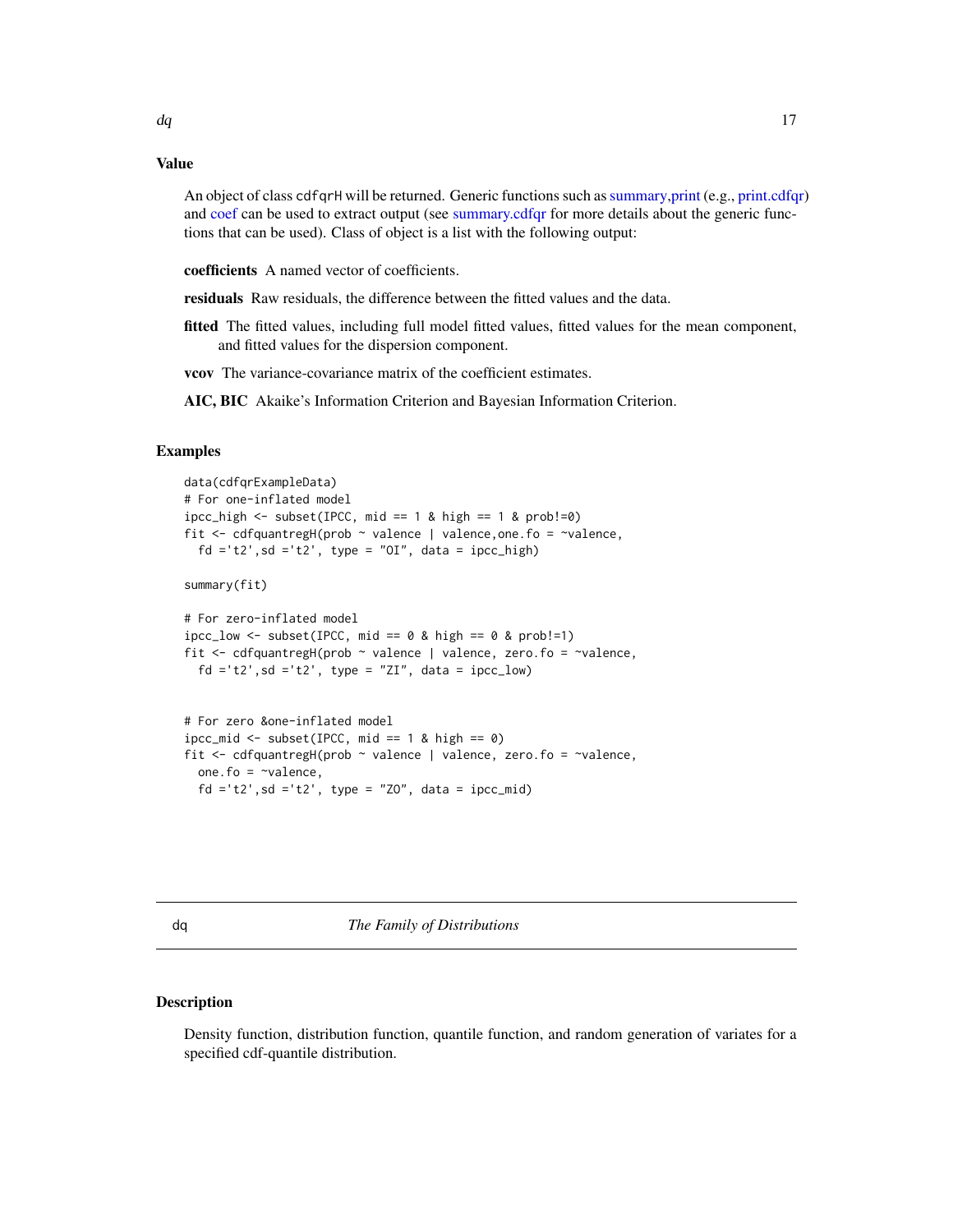#### <span id="page-17-0"></span>Usage

dq(x, mu, sigma, fd, sd) rq(n, mu, sigma, fd, sd) qq(p, mu, sigma, fd, sd) pq(q, mu, sigma, fd, sd)

# Arguments

| x     | vector of quantiles.                                 |
|-------|------------------------------------------------------|
| mu    | vector of means.                                     |
| sigma | vector of standard deviations.                       |
| fd    | A string that specifies the parent distribution.     |
| sd    | A string that specifies the sub-family distribution. |
| n     | Number of random samples.                            |
| р     | vector of probabilities.                             |
| q     | vector of quantiles.                                 |

#### Value

dq gives the density, rq generates random variates, qq gives the quantile function, and pq gives the cumulative density of specified distribution.

#### Examples

 $x \leq -rq(5, mu = 0.5, sigma = 1, 't2', 't2'); x$  $dq(x, mu = 0.5, sigma = 1, 't2', 't2')$ qtil <-  $pq(x, mu = 0.5, sigma = 1, 't2', 't2'); qtil$ qq(qtil , mu = 0.5, sigma = 1, 't2','t2')

# ExtEvent *Extinction Study data-set*

# Description

Probability of Human Extinction Study

# Usage

ExtEvent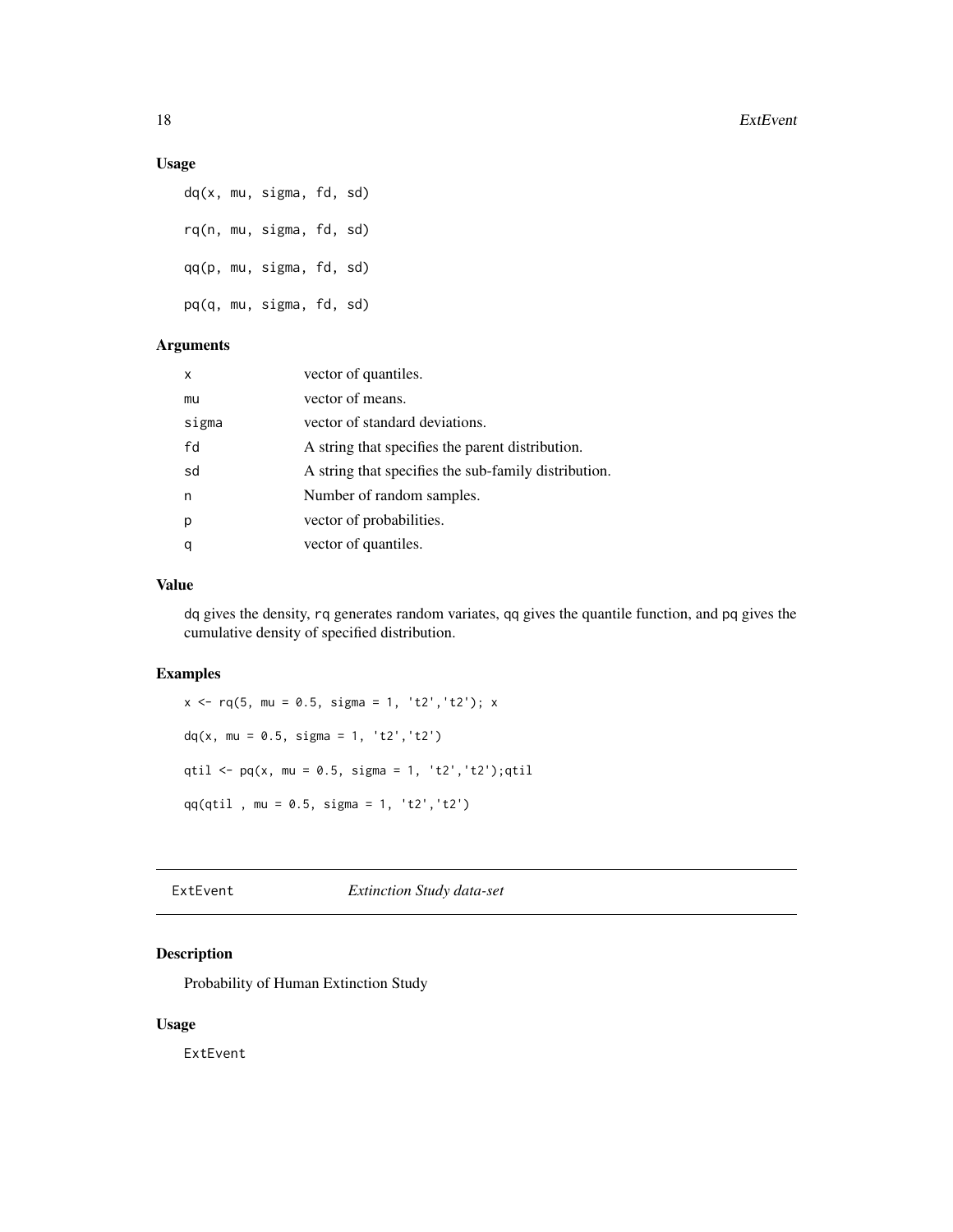#### <span id="page-18-0"></span>influence.cdfqr 19

# Format

A data frame with 1170 rows and 11 variables:

ID Subject ID

gend Gender of subjects, '0'is male, '1'is female

nation The nation of the participants come from

UK effect coding for nation

IND effect coding for nation

political political orientation of subjects

format The format of probability elicitation

order the order of probability judgement task.

SECS\_6 Social conservativsm question on attitude toward gun ownership.

EQ1\_P Probability estimates for general threats.

EQ3\_P Probability estimates for the greatest threat.

# Source

<https://www.michaelsmithson.online/>

<span id="page-18-1"></span>influence.cdfqr *Influence Diagnosis For Fitted Cdfqr Object*

# Description

Influence Diagnosis (dfbetas) For Fitted Cdfqr Object

```
## S3 method for class 'cdfqr'
influence(
 model,
 method = "dfbeta",
 type = c("full", "location", "dispersion", "skew", "zero", "one"),
 what = "full",plot = FALSE,
  id = FALSE,
  ...
\lambda## S3 method for class 'cdfqr'
dfbeta(
 model,
  type = c("full", "location", "dispersion", "skew", "zero", "one"),
 what = "full",
```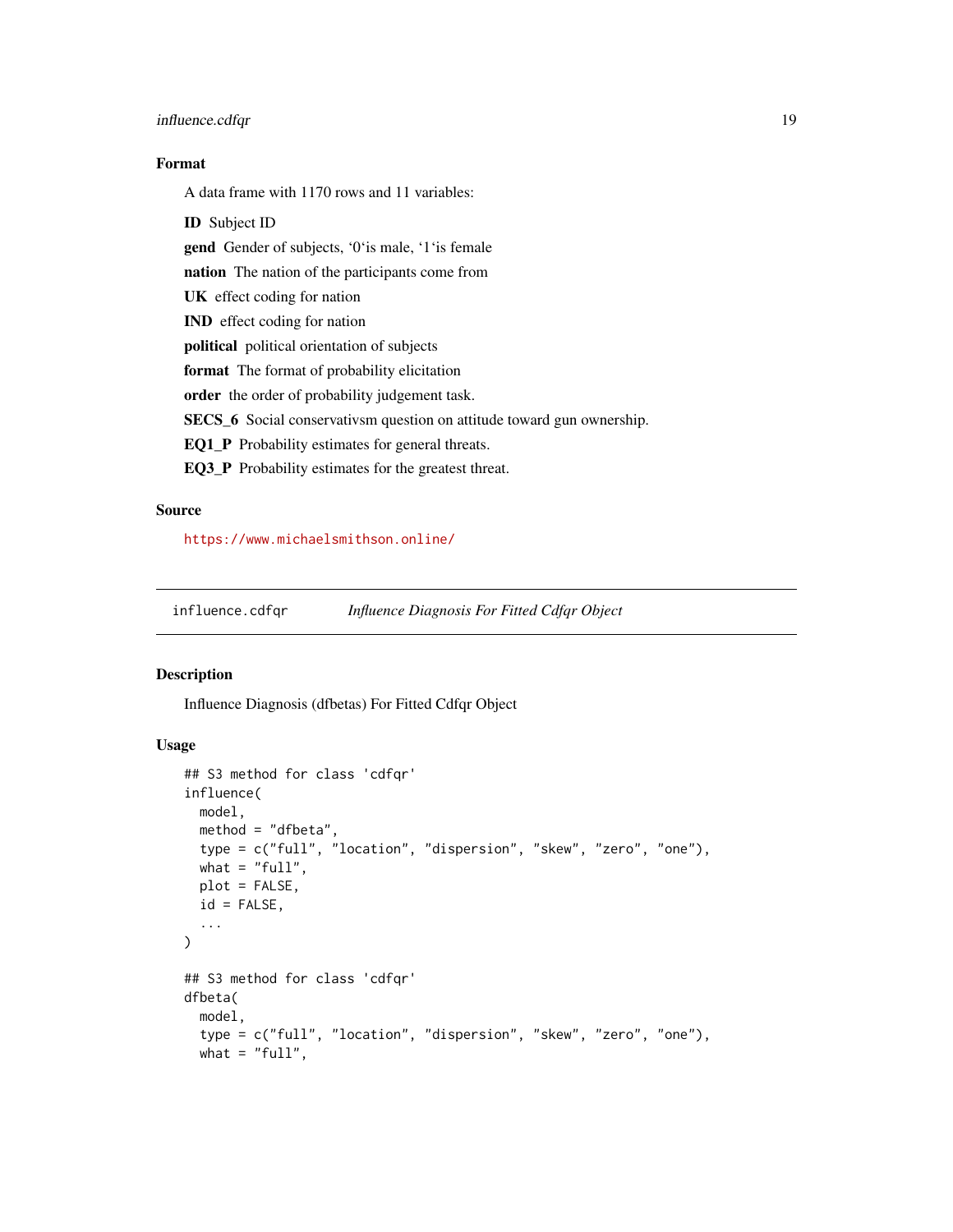```
...
\mathcal{L}## S3 method for class 'cdfqr'
dfbetas(
 model,
  type = c("full", "location", "dispersion", "skew", "zero", "one"),
 what = "full",...
)
```

| model     | A cdfqr model object                                                                                                              |
|-----------|-----------------------------------------------------------------------------------------------------------------------------------|
| method    | Currently only 'dfbeta' method is available.                                                                                      |
| type      | A string that indicates whether the results for all parameters are to be returned,<br>or only the submodel's parameters returned. |
| what      | for influence statistics based on coefficient values, indicate the predictor vari-<br>ables that needs to be tested.              |
| plot      | if plot is needed.                                                                                                                |
| id        | for plot only, if TRUE, the case ids will be displayed in the plot.                                                               |
| $\ddotsc$ | Pass onto other functions or currently ignored                                                                                    |
|           |                                                                                                                                   |

### Value

A matrix, each row of which contains the estimated influence on parameters when that row's observation is removed from the sample.

# See Also

[lm.influence](#page-0-0), [influence.measures](#page-0-0)

#### Examples

```
data(cdfqrExampleData)
fit <- cdfquantreg(crc99 ~ vert | confl, 't2', 't2', data = JurorData)
#It takes some time especially the data is large.
influcne <- influence(fit)
plot(influcne[,2])
```

```
## Not run:
# Same as influence(fit)
dfbetval <- dfbetas(fit)
```
## End(Not run)

<span id="page-19-0"></span>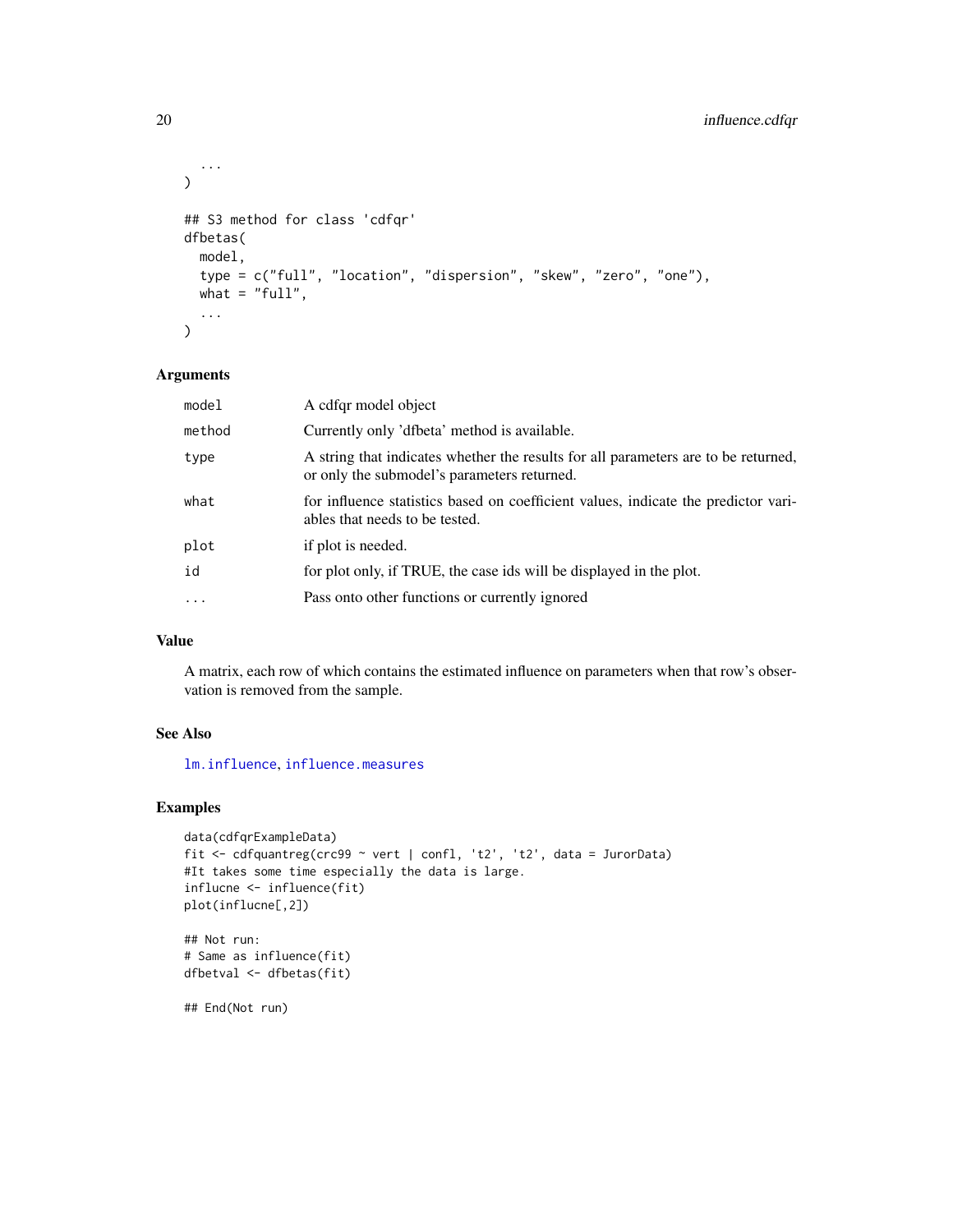<span id="page-20-0"></span>

### Description

The IPCC data-set comprises the lower, best, and upper estimates for the phrases "likely" and "unlikely" in six IPCC report sentences.

#### Usage

IPCC

# Format

A data frame with 4014 rows and 8 variables:

subj Subject ID number treat Experimental conditions valence Valence of the sentences prob raw probability estimates probm Linear transformed prob into (0, 1) interval mid Distinguish lower, best and upper estiamtes high Distinguish lower, best and upper estiamtes Question IPCC question number

# Source

<https://pubmed.ncbi.nlm.nih.gov/19207697/>

IPCCAUS *IPCC data-set - Australian data*

# Description

The IPCC-AUS data-set comprises the best estimates for the phrases in IPCC report sentences.

#### Usage

IPCCAUS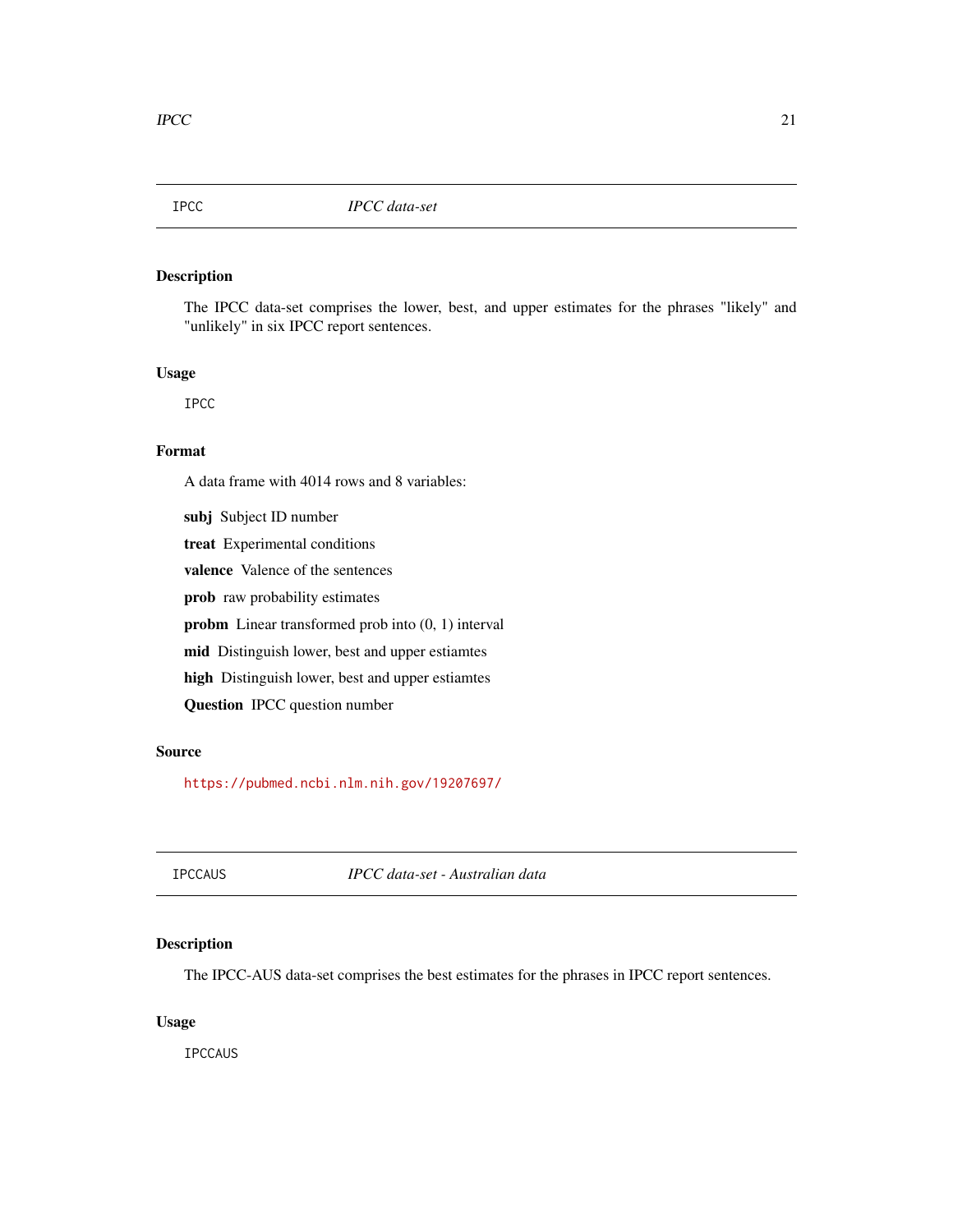# Format

A data frame with 4014 rows and 8 variables:

ID Subject ID

gender Gender of subjects, '0'is male, '1'is female

age age of subjects

cfprob personal probability.

bestprob nominated probability.

# Source

<https://pubmed.ncbi.nlm.nih.gov/19207697/>

IPCC\_Wide *IPCC data-set - Wide format*

#### Description

The IPCC-wide data-set comprises the best estimates for the phrases "likely" and "unlikely" in six IPCC report sentences.

# Usage

IPCC\_Wide

# Format

A data frame with 4014 rows and 8 variables:

Q4 Each column indicates the estimates for one sentence.

- Q5 Each column indicates the estimates for one sentence.
- Q6 Each column indicates the estimates for one sentence.
- Q8 Each column indicates the estimates for one sentence.
- Q9 Each column indicates the estimates for one sentence.
- Q10 Each column indicates the estimates for one sentence.

# Source

<https://pubmed.ncbi.nlm.nih.gov/19207697/>

<span id="page-21-0"></span>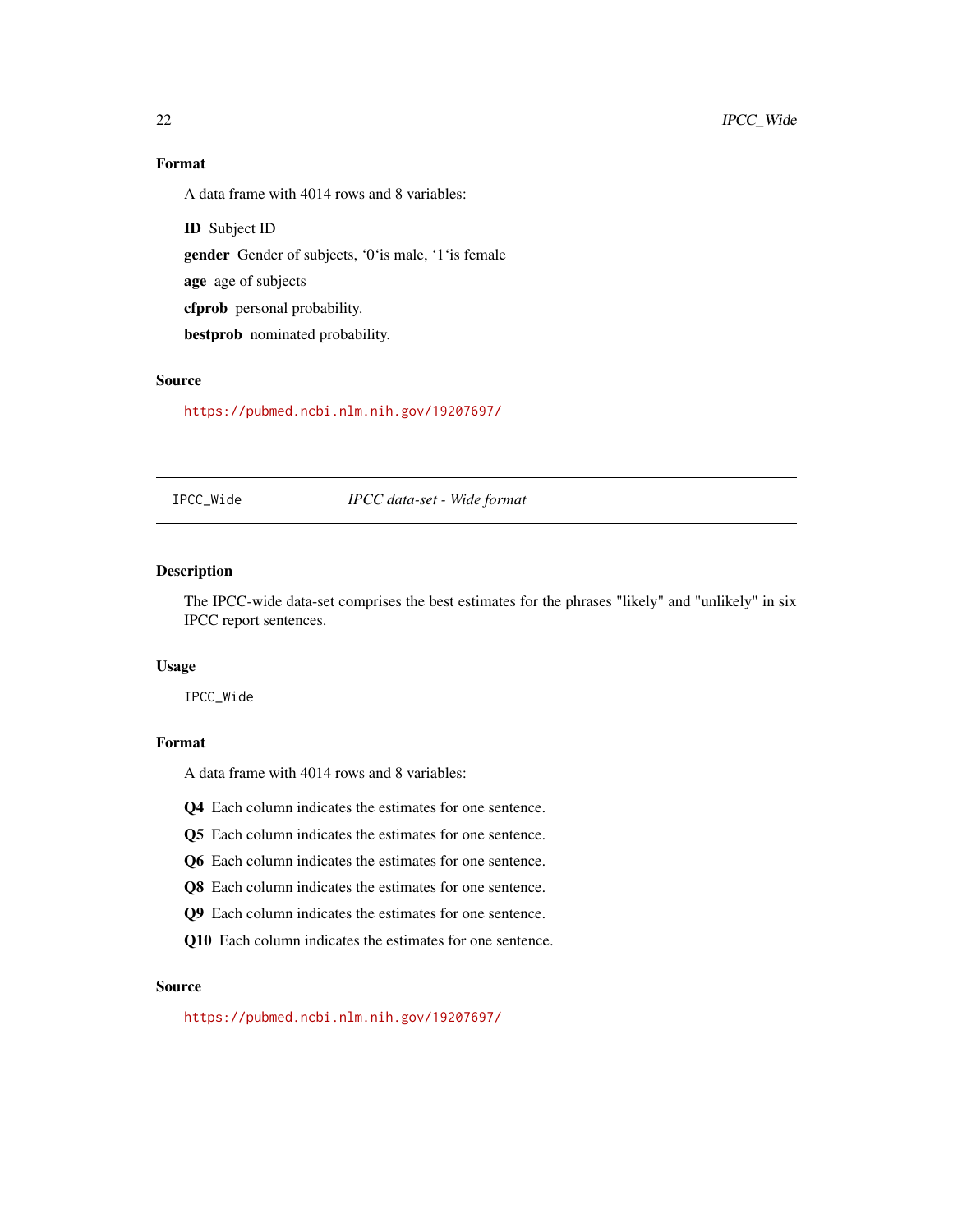<span id="page-22-0"></span>

# Description

Juror Judgment Study.

#### Usage

JurorData

# Format

A data frame with 104 rows and 3 variables:

- crc99 The ratings of confidence levels with rescaling into the  $(0, 1)$  interval to avoide 1 and 0 values.
- vert was the dummy variable for coding the conditions of verdict types, whereas

confl was the dummy variable for coding the conflict conditions

#### Source

doi: [10.1375/pplt.2004.11.1.154](https://doi.org/10.1375/pplt.2004.11.1.154)

plot.cdfqr *Plot Fitted Values/Residuals of A Cdfqr Object or Distribution*

# Description

Plot Fitted Values/Residuals of A cdfqr Object or Distribution

```
## S3 method for class 'cdfqr'
plot(
 x,
 mu = NULL,signa = NULL,theta = NULL,
  fd = NULL,sd = NULL,n = 10000,
  inner = TRUE,
  version = "V",
  type = c("fitted"),
  ...
)
```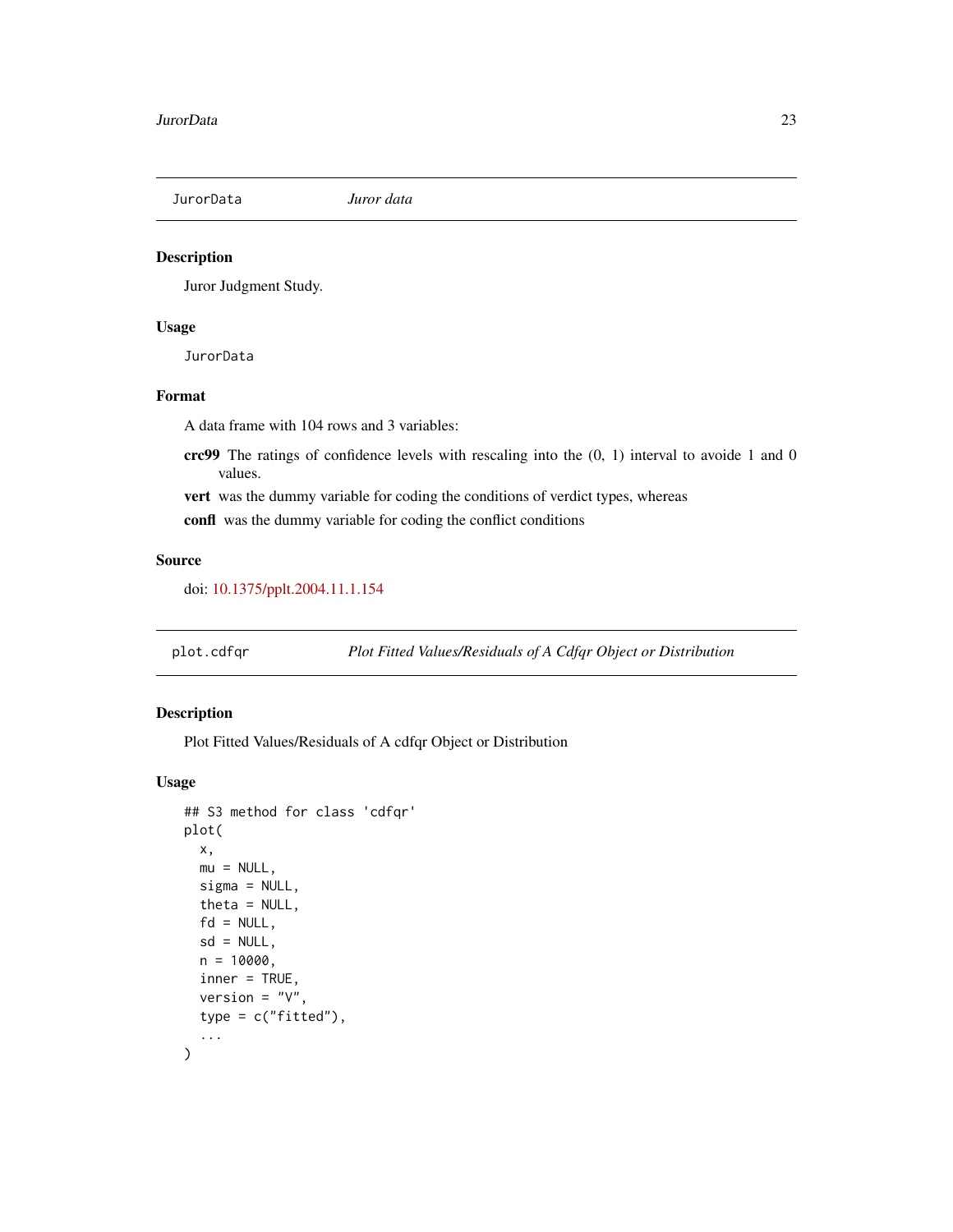<span id="page-23-0"></span>

| X        | If the plot is based on the fitted values, provide a fitted cdfqr object, alternatively,<br>mu and sigma, and the distribution can be specified.                                                                       |
|----------|------------------------------------------------------------------------------------------------------------------------------------------------------------------------------------------------------------------------|
| mu       | Location parameter value                                                                                                                                                                                               |
| sigma    | Sigma parameter value                                                                                                                                                                                                  |
| theta    | Skew parameter value                                                                                                                                                                                                   |
| fd       | A string that specifies the parent distribution.                                                                                                                                                                       |
| sd       | A string that specifies the sub-family distribution.                                                                                                                                                                   |
| n        | The number of random variates to be generated for user specified plot.                                                                                                                                                 |
| inner    | If finite-tailed distribution is used: a logic value that indicates if the inner (inner<br>= TRUE) case or outer (inner = FALSE) will be used. Currently inner case can<br>only be used for 2-parameter distributions. |
| version  | If finite-tailed distribution is used: A string indicates that which version will be<br>used. "V" is the tilt parameter function while "W" indicates the Jones Pewsey<br>transformation.                               |
| type     | Currently only fitted values are available for generating plots.                                                                                                                                                       |
| $\ddots$ | other plot parameters pass onto plot.                                                                                                                                                                                  |
|          |                                                                                                                                                                                                                        |

# Examples

```
data(cdfqrExampleData)
fit <- cdfquantreg(crc99 ~ vert | confl, 't2','t2', data = JurorData)
plot(fit)
```
predict.cdfqr *Methods for Cdfqr Objects*

# Description

Methods for obtaining the fitted/predicted values for a fitted cdfqr object.

```
## S3 method for class 'cdfqr'
predict(
 object,
 newdata = NULL,
 type = c("full", "mu", "sigma", "theta", "one", "zero"),
 quant = 0.5,
  ...
)
```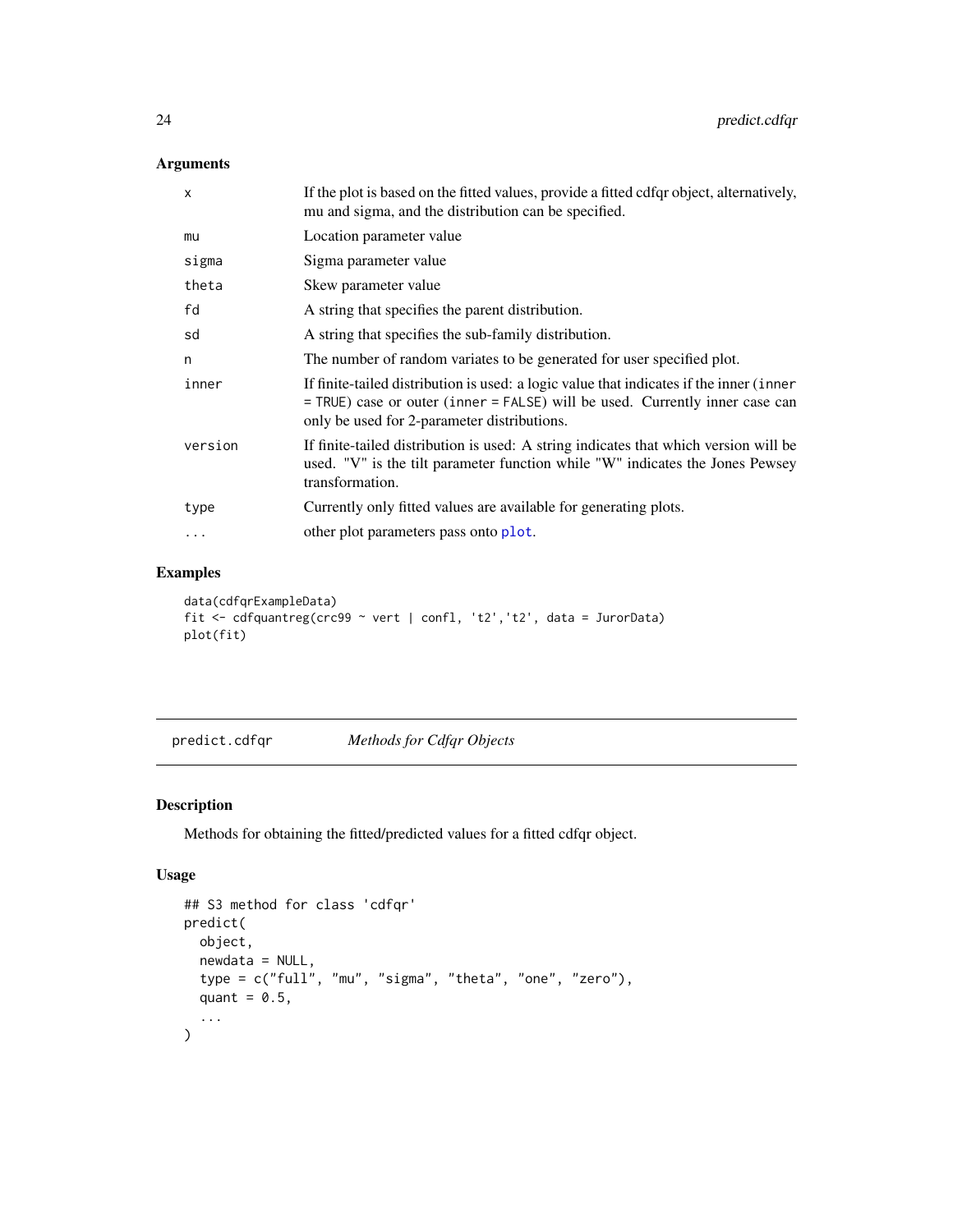#### <span id="page-24-0"></span> $q$ rBoot 25

```
## S3 method for class 'cdfqr'
fitted(
  object,
  type = c("full", "mu", "sigma", "theta", "one", "zero"),
  plot = FALSE,
  ...
)
```
# Arguments

| object   | A cdfqr model fit object                                                                                                                                                                                                                            |
|----------|-----------------------------------------------------------------------------------------------------------------------------------------------------------------------------------------------------------------------------------------------------|
| newdata  | Optional. A data frame in which to look for variables with which to predict. If<br>not provided, the fitted values are returned                                                                                                                     |
| type     | A character that indicates whether the full model prediction/fitted values are<br>needed, or values for the 'mu' and 'sigma' submodel only.                                                                                                         |
| quant    | A number or a numeric vector (must be in $(0, 1)$ ) to specify the quantile(s) of the<br>predicted value (when 'newdata' is provided, and predicted values for responses<br>are required). The default is to use median to predict response values. |
| $\cdots$ | currently ignored                                                                                                                                                                                                                                   |
| plot     | if a plot is needed.                                                                                                                                                                                                                                |
|          |                                                                                                                                                                                                                                                     |

# Examples

```
data(cdfqrExampleData)
fit <- cdfquantreg(crc99 ~ vert | confl, 't2','t2', data = JurorData)
plot(predict(fit))
plot(predict(fit))
```
<span id="page-24-1"></span>

qrBoot *Bootstrapping for cdf quantile regression*

# Description

qrBoot provides a simple bootstrapping method for estimating the parameters of a cdf quantile regression model.

```
qrBoot(object, rn, f = \text{coef}, R = 500, ci = 0.95)
```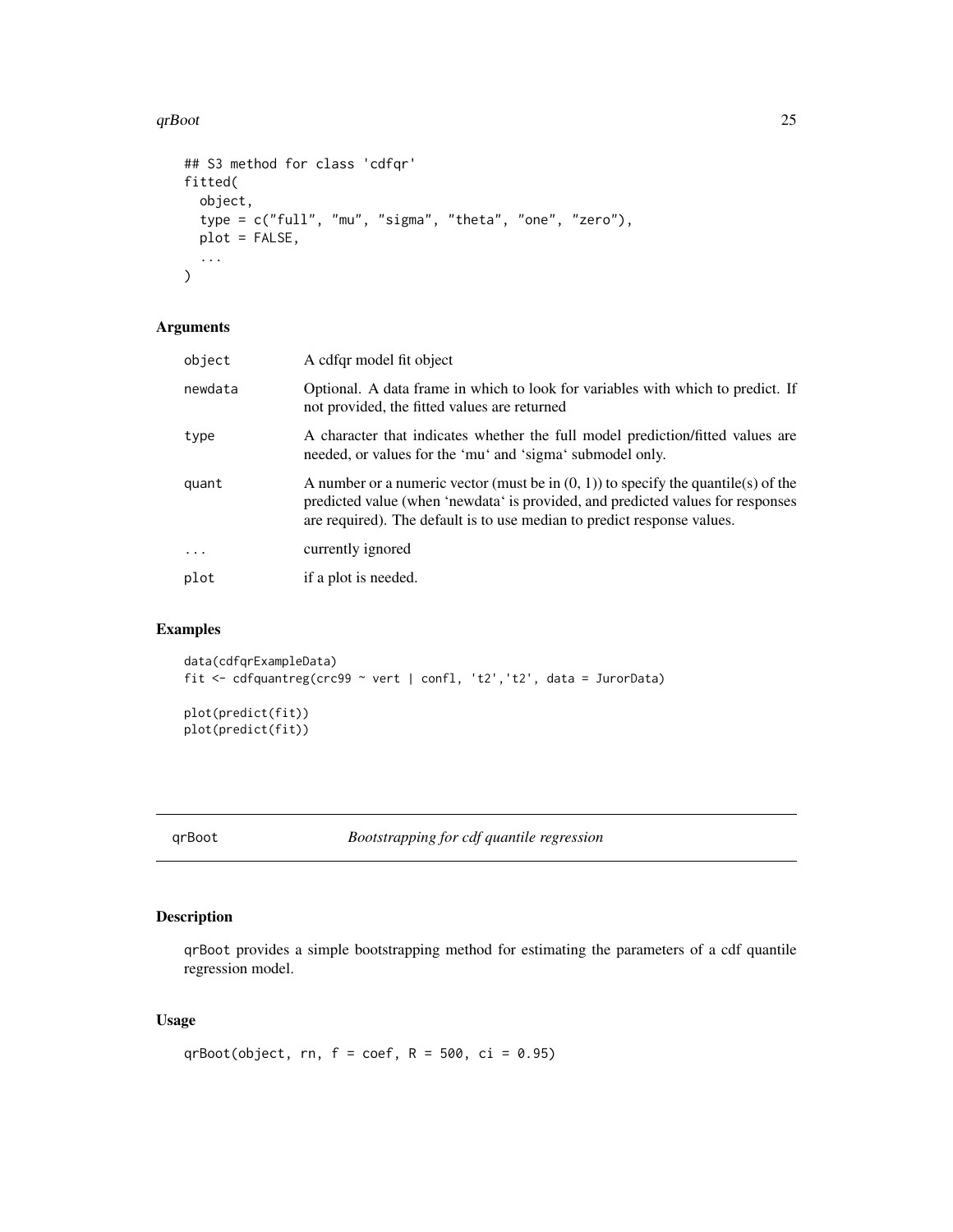<span id="page-25-0"></span>

| object | The fitted cdfgr model object                                                                                                                                                  |
|--------|--------------------------------------------------------------------------------------------------------------------------------------------------------------------------------|
| rn     | The sample size of bootstrap samples                                                                                                                                           |
| f      | A function whose one argument is the name of a cdfqr object that will be applied<br>to the updated cdfqr object to compute the statistics of interest. The default is<br>coef. |
| R      | Number of bootstrap samples.                                                                                                                                                   |
| сi     | The confidence interval level to obtain the bootstrap confidence intervals                                                                                                     |
|        |                                                                                                                                                                                |

# Value

A matrix that includes the original statistics, bootstrap means, and bootstrap confidence intervals

# Examples

```
data(cdfqrExampleData)
fit <- cdfquantreg(crc99 ~ vert | confl, 't2', 't2', data = JurorData)
qrBoot(fit, rn = 50, R = 50)
```
qrGrad *Give the Gradient Function for CDF-Quantile Distribution Models*

# Description

Give the Gradient Function for CDF-Quantile Distribution models

#### Usage

qrGrad(fd, sd)

# Arguments

| fd | A string that specifies the parent distribution.     |
|----|------------------------------------------------------|
| sd | A string that specifies the sub-family distribution. |

# Value

grad The gradient function of parameter estimates, given a specified cdf-quantile distribution

# Examples

qrGrad('t2','t2')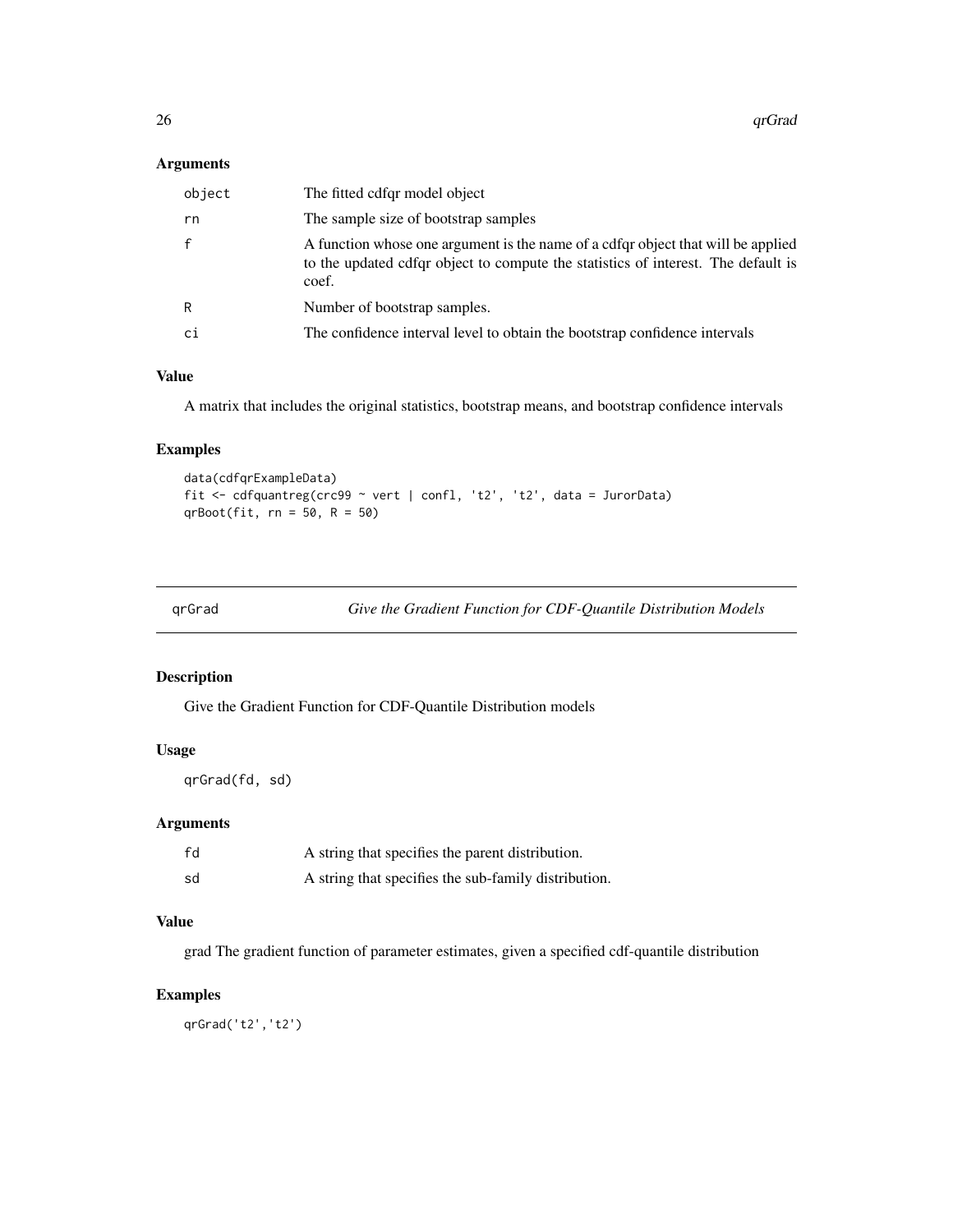<span id="page-26-0"></span>

# Description

Function to give the (negative) log likelihood for fitting cdfquantile distributions.

# Usage

qrLogLik(y, mu, sigma, fd, sd, total = TRUE)

# Arguments

| <sub>V</sub> | the vector to be evaluated.                          |
|--------------|------------------------------------------------------|
| mu           | mean of the distribution.                            |
| sigma        | sigma of the distribution.                           |
| fd           | A string that specifies the parent distribution.     |
| sd           | A string that specifies the sub-family distribution. |
| total        | whether the sum of logliklihood is calculated        |

# Value

The negative log likelihood for fitting the data with a cdfquantile distribution.

# Examples

```
y <- rbeta(20, 0.5, 0.5)
qrLogLik(y, mu = 0.5, sigma = 1, 't2','t2')
```
<span id="page-26-1"></span>qrPwlm *Probability Weighted L-moment Skewness and Kurtosis*

# Description

Calculate the skew and kurtosis statistics based on probability weighted moments, via simulation method.

```
qrPwlm(x, n = NULL, mu = NULL, sigma = NULL, fd = NULL, sd = NULL)
```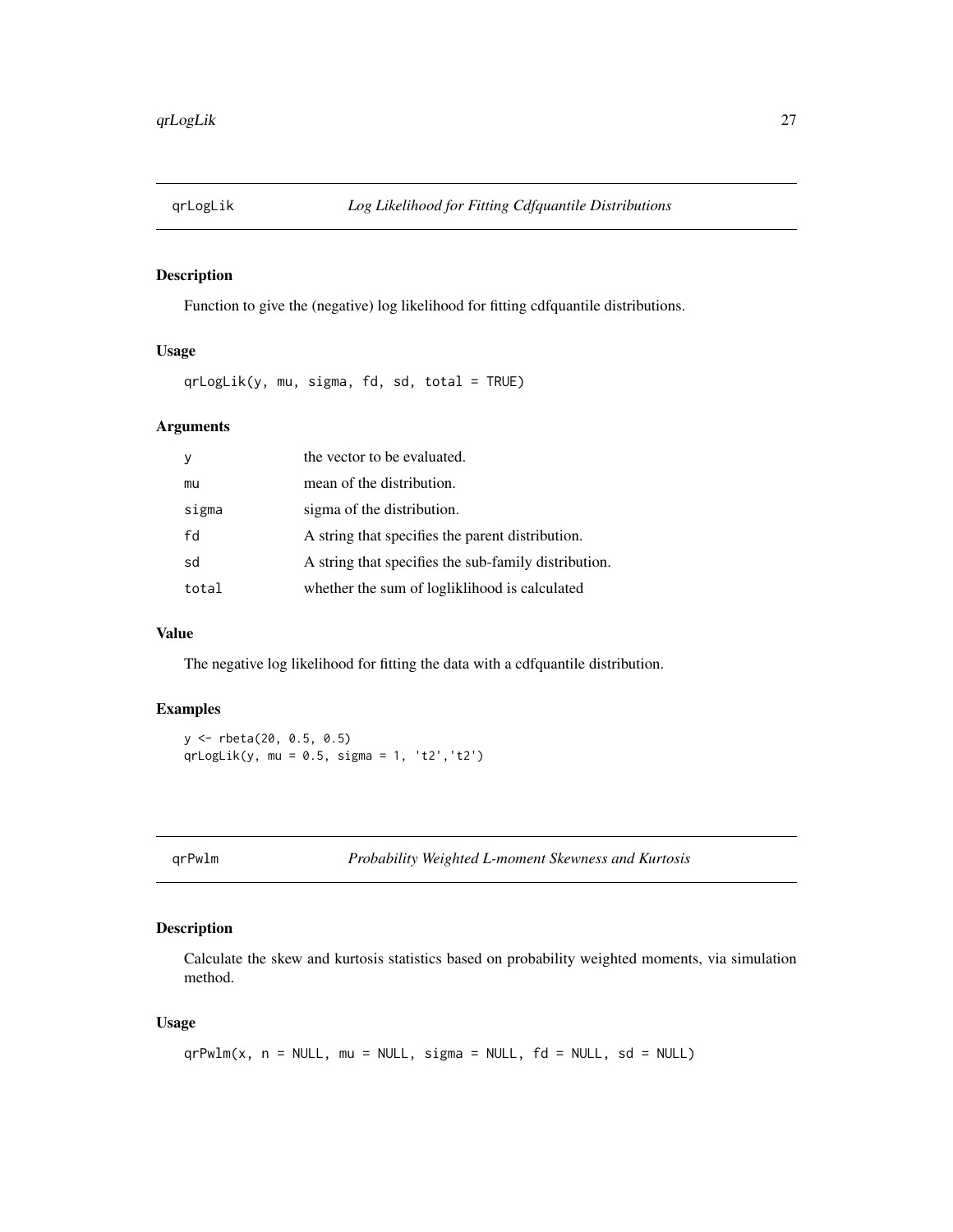<span id="page-27-0"></span>

| x     | The vector of values for the calculation of Skewness and Kurtosis.                             |
|-------|------------------------------------------------------------------------------------------------|
| n     | The number of samples drawn in the simulation. The higher this value, the<br>greater accuracy. |
| mu    | vector of means.                                                                               |
| sigma | vector of standard deviations.                                                                 |
| fd    | A string that specifies the parent distribution.                                               |
| sd    | A string that specifies the sub-family distribution.                                           |

#### Details

This function computes the L-moment measures of skew and kurtosis, which may be computed via linear combinations of probability-weighted moments (Greenwood, Landwehr, Matalas and Wallis, 1979).

#### Value

The tau3(skew) and tau4(kurtosis) values of the L-moment.

# References

Greenwood, J. A., Landwehr, J. M., Matalas, N. C., & Wallis, J. R. (1979). Probability weighted moments: definition and relation to parameters of several distributions expressable in inverse form. Water Resources Research, 15(5), 1049-1054.

# Examples

 $qrPwlm(n = 1000, mu = 0.5, sigma = 1, fd = 't2', sd = 't2')$ 

qrStart *Starting Value Generation for CDF quantile Regressions*

# Description

qrStart is the function for generating starting values for a cdf-quantile GLM null model.

# Usage

qrStart(ydata, fd = NULL, sd = NULL, skew = FALSE)

#### Arguments

| vdata | The variable to be modeled                                                         |
|-------|------------------------------------------------------------------------------------|
| fd    | A string that specifies the parent distribution.                                   |
| sd    | A string that specifies the sub-family distribution.                               |
| skew  | If ture, the starting values will be generated for the finited tailed distribution |
|       | case.                                                                              |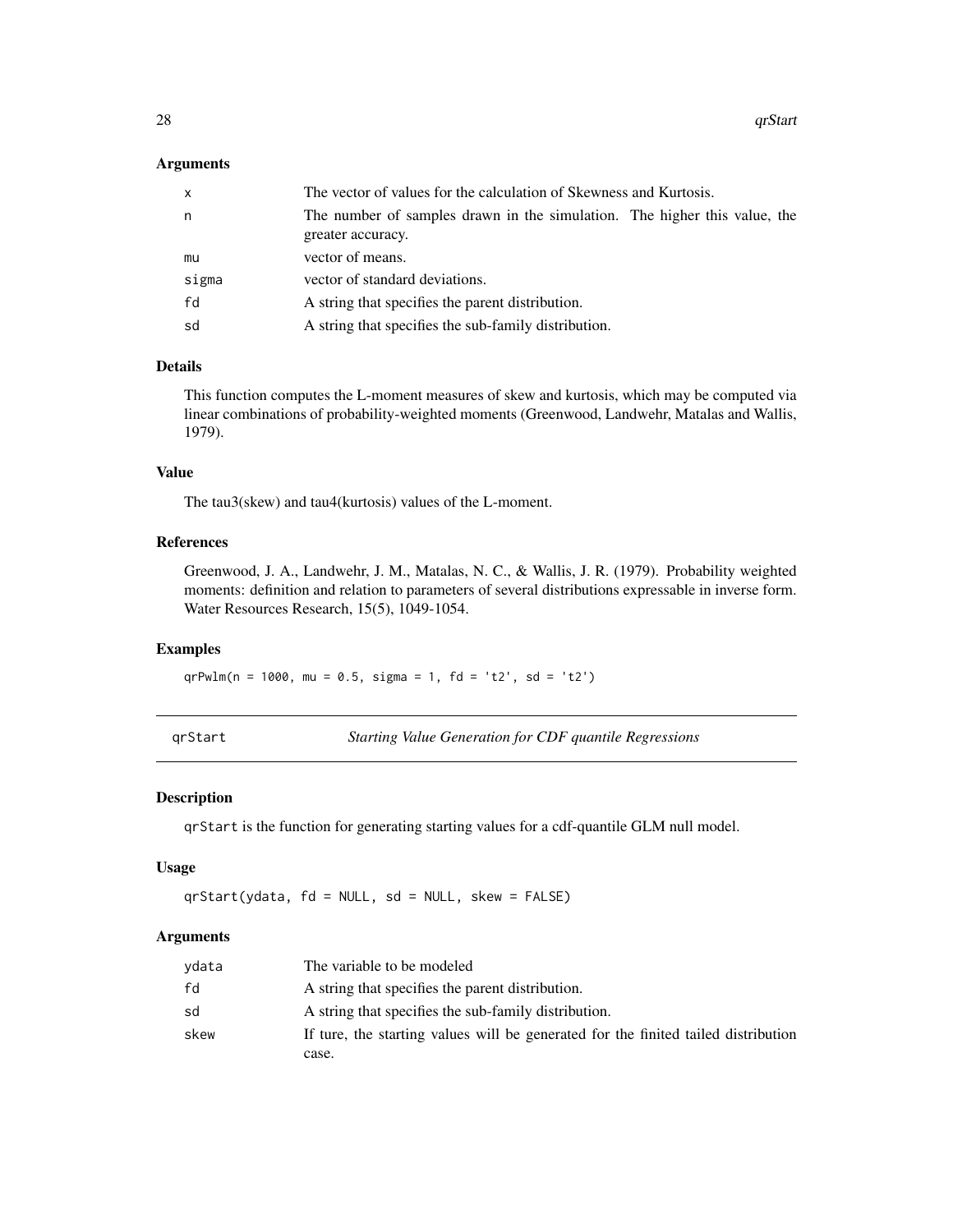# <span id="page-28-0"></span>residuals.cdfqr 29

# Details

The start values for the location parameter in a null model are the median of the empirical distribution, and a starting value for the dispersion parameter based on a specific quantile of the empirical distribution, specified according to the theoretical distribution on which the model is based. The start values for all new predictor coefficients in both the location and dispersion submodels are assigned the value 0.1.

# Value

A vector that consists initial values for mu and sigma.

#### Examples

```
x <- rbeta(100, 1, 2)
qrStart(x, fd='t2', sd='t2')
#[1] -0.5938286 1.3996999
```
<span id="page-28-1"></span>residuals.cdfqr *Register method for cdfqr object functions*

#### Description

Register method for cdfqr object functions.

#### Usage

```
## S3 method for class 'cdfqr'
residuals(object, type = c("raw", "pearson", "deviance"), ...)
```
#### Arguments

| object   | The cdfgr model project                                                                    |
|----------|--------------------------------------------------------------------------------------------|
| type     | The type of residuals to be extracted: 'raw', 'pearson', 'std. pearson', or<br>'deviance'. |
| $\cdots$ | currently ignored                                                                          |

#### Value

residuals of a specified type.

# Examples

```
data(cdfqrExampleData)
fit <- cdfquantreg(crc99 ~ vert | confl, 't2','t2', data = JurorData)
residuals(fit, "pearson")
```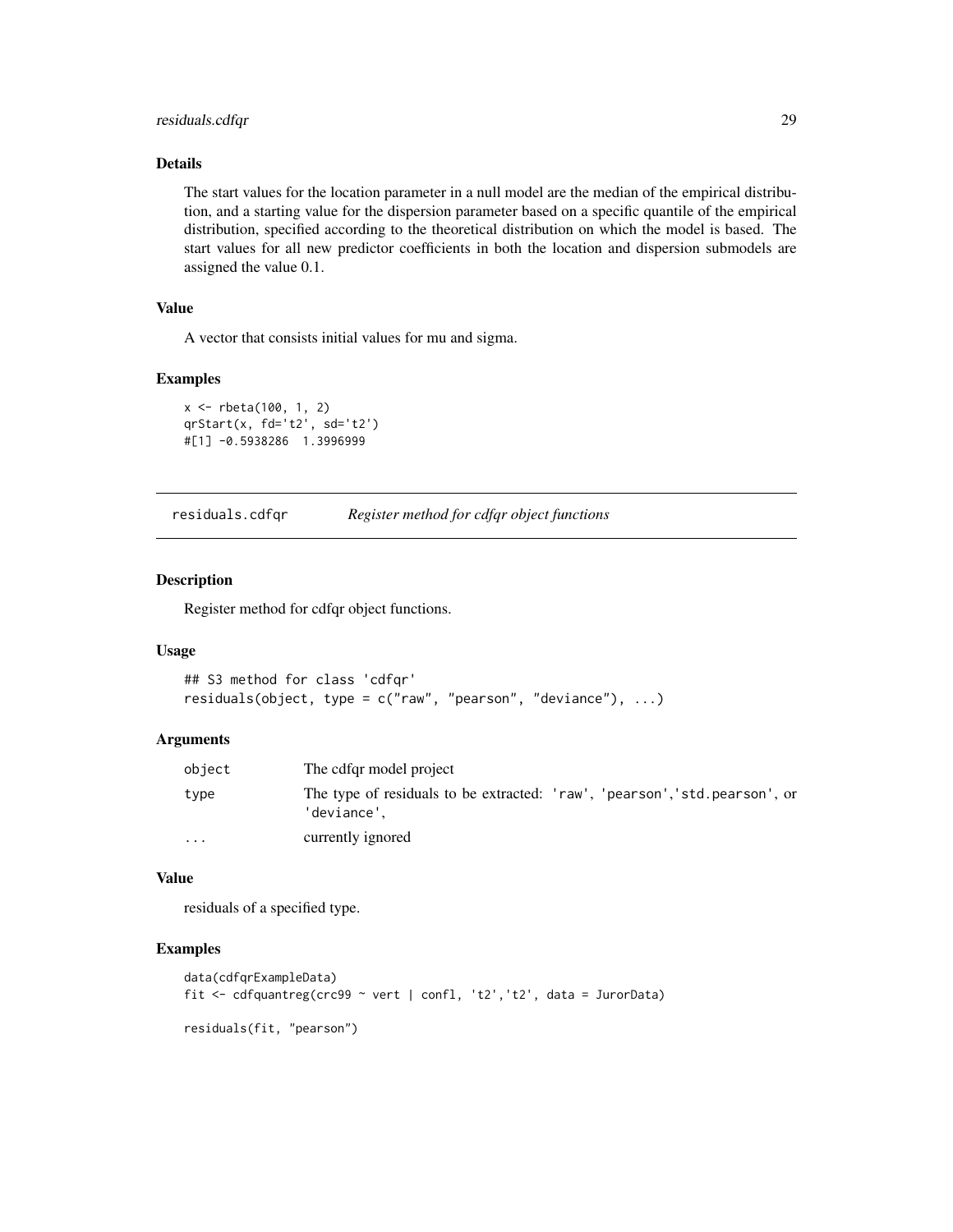#### <span id="page-29-0"></span>Description

scaleTR is function that rescales values of a variable into the (0, 1) interval.

#### Usage

 $scaleTR(y, high = NULL, low = NULL, data = NULL, N = NULL, scale = 0.5)$ 

#### Arguments

| y     | A numeric vector, or a variable in a data frame.                                                                                                                           |
|-------|----------------------------------------------------------------------------------------------------------------------------------------------------------------------------|
| high  | The highest possible value of that variable. The value should be equal or greater<br>than the maximum value of y. If not supplied, the maximum value of y will be<br>used. |
| low   | The lowest possible value of that variable. The value should be equal or smaller<br>than the minimum value of y. If not supplied, the minimum value of y will be<br>used.  |
| data  | A data frame that contains the variable y.                                                                                                                                 |
| N     | A integer, normally is the sample size or the number of values. If not supplied,<br>the length of y will be used.                                                          |
| scale | A compressing parameter that determines the extend to which the boundary val-<br>ues are going to be pushed away from the boundary. See details.                           |

#### Details

scaleTR used the method suggested by Smithson and Verkuilen (2006) and applies linear transformation to values into the open interval  $(0, 1)$ . It first transform the values from their original scale by taking  $y' = (y - a)/(b - a)$ , where a is the lowest possible value of that variable and b is the highest possible value of that variable. Next, it compresses the range to avoid zeros and ones by taking  $y'' = (y'(N-1) + c)/N$ , where N is the sample size and c is the compressing parameter. The smaller value c is, the boundary values would be more approaching zeros and ones, and have greater impact on the estimation of the dispersion parameters in the cdf quantile model.

# See Also

[cdfquantreg](#page-9-1)

#### Examples

```
y <- rnorm(20, 0, 1)
ynew <- scaleTR(y)
```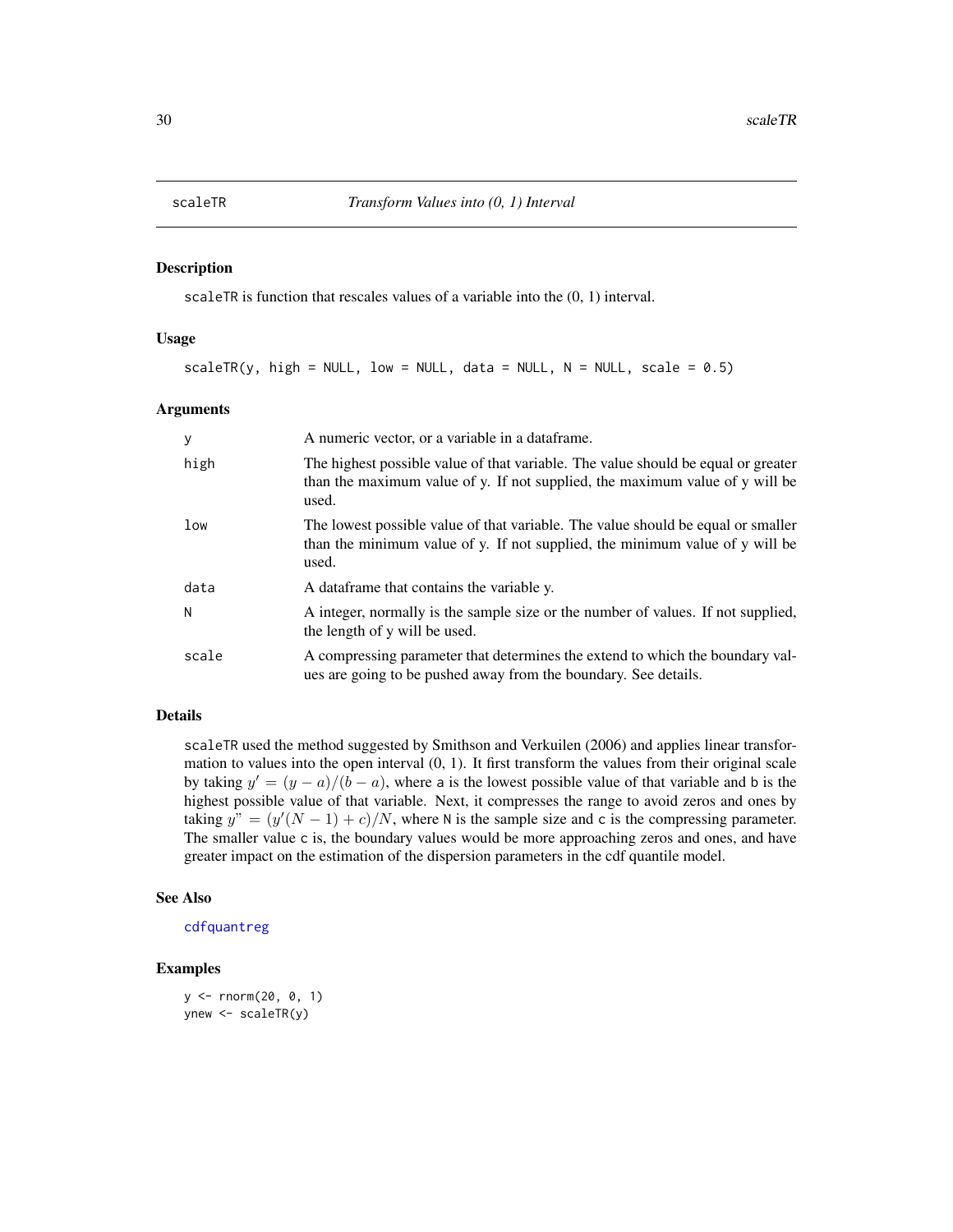<span id="page-30-2"></span><span id="page-30-0"></span>

#### <span id="page-30-1"></span>Description

Give the S3 Methods for CDF-Quantile Distribution Models

```
## S3 method for class 'cdfqr'
summary(object, ...)
## S3 method for class 'cdfqr'
print(x, digits = max(3, getOption("digits") - 3), ...)
## S3 method for class 'cdfqr'
coef(object, type = "full", ...)## S3 method for class 'cdfqr'
vcov(object, type = "full", ...)## S3 method for class 'cdfqr'
update(object, formula., zero.fo., one.fo., mu.fo., ..., evaluate = TRUE)
## S3 method for class 'cdfqr'
confint(object, parm, level = 0.95, submodel = "full", ...)## S3 method for class 'cdfqr'
formula(x, \ldots)## S3 method for class 'cdfqr'
nobs(object, ...)
## S3 method for class 'cdfqr'
deviance(object, ...)
## S3 method for class 'cdfqrH'
logLik(object, ...)
## S3 method for class 'cdfqrH'
confint(
  object,
 parm,
 level = 0.95,
  type = c("full", "mean", "sigma", "zero", "one"),
  ...
)
```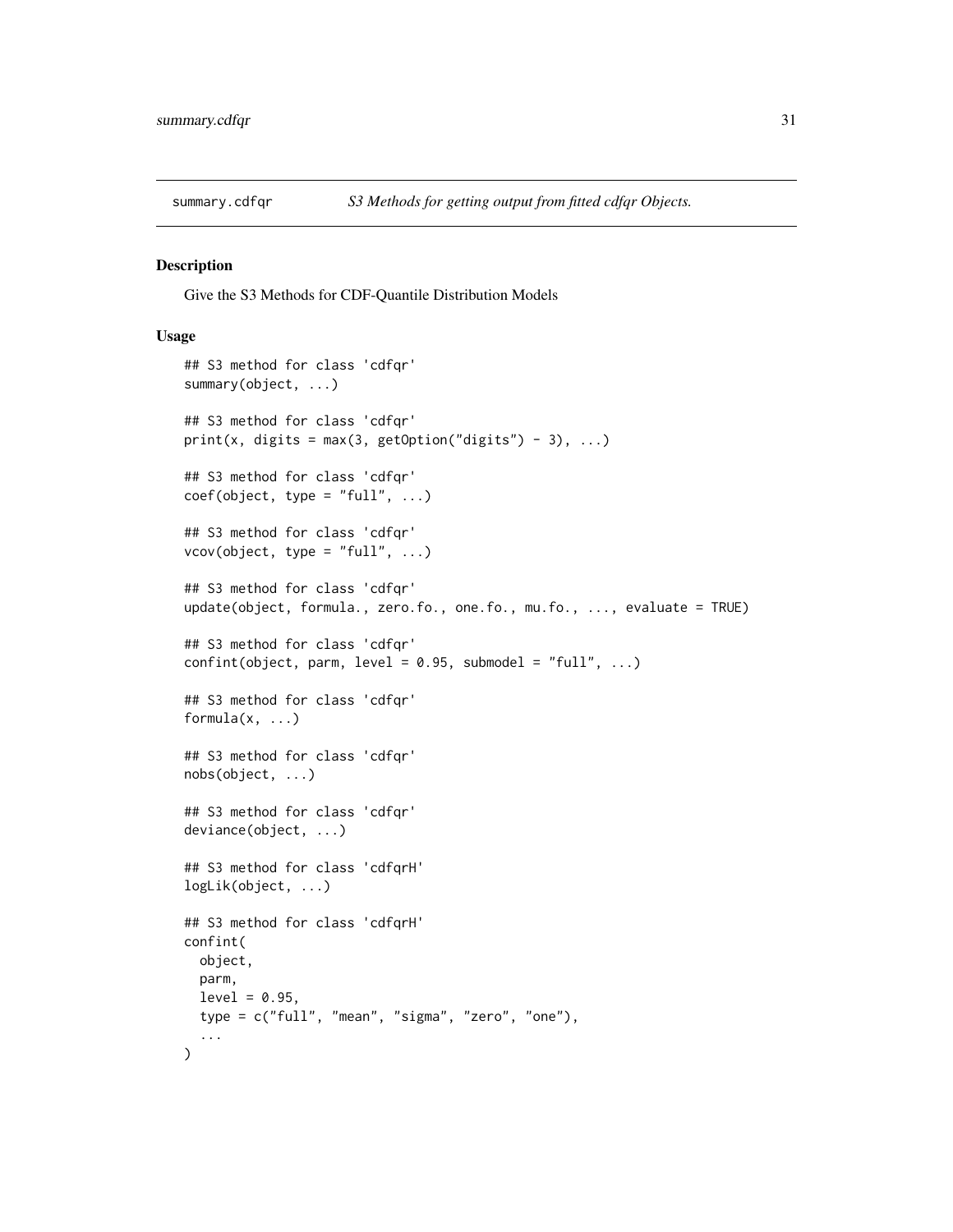```
## S3 method for class 'cdfqrFT'
confint(object, parm, level = 0.95, submodel = "full", ...)
```

| $\ddots$ .                 | Pass onto other functions or currently ignored                                                                                                                                |
|----------------------------|-------------------------------------------------------------------------------------------------------------------------------------------------------------------------------|
| x, object                  | The fitted cdfqr model.                                                                                                                                                       |
| digits                     | Number of digits to be retained in printed output.                                                                                                                            |
| type, submodel             | The parts of coefficients or variance-covariance matrix to be extracted.Can be<br>"full", "mean", or "sigma".                                                                 |
| formula.                   | Changes to the formula. See update. Formula for details.                                                                                                                      |
| zero.fo., one.fo., mu.fo., |                                                                                                                                                                               |
|                            | Changes to the formulas for zero/one component for hurdle models, and for<br>location submodel for finite-tailed models.                                                      |
| evaluate                   | If true evaluate the new updated model else return the call for the new model.                                                                                                |
| parm                       | a specification of which parameters are to be given confidence intervals, either<br>a vector of numbers or a vector of names. If missing, all parameters are consid-<br>ered. |
| level                      | the confidence level required.                                                                                                                                                |

# Examples

```
data(cdfqrExampleData)
fit <- cdfquantreg(crc99 ~ vert | confl, 't2','t2', data = JurorData)
summary(fit)
print(fit)
logLik(fit)
coef(fit)
deviance(fit)
vcov(fit)
confint(fit)
#Update the model
fit2 <- update(fit, crc99 ~ vert*confl | confl)
summary(fit2)
```
yoon *Patient Time Data*

# Description

Data from Modeling Proportion of Patient Time in Emergency Ward Stages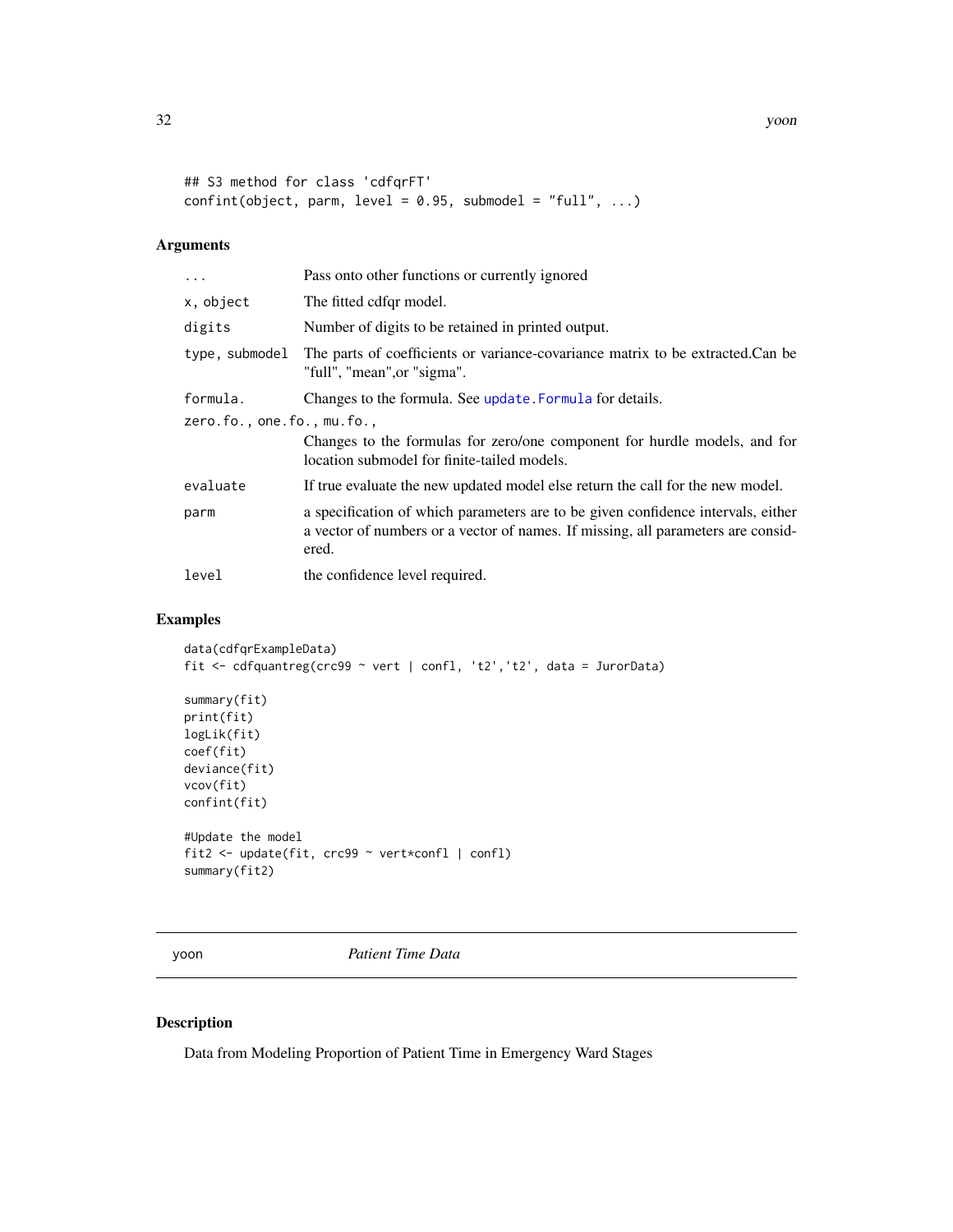yoon 33

# Usage

yoon

#### Format

A data frame with 1170 rows and 11 variables: id case identification **Day** day of the week ( $0 =$  Sunday) Ambulance  $0 = walk-in$ ;  $1 = amb$ ulance-arrival Triage triage level **Triage1**  $1 = \text{triangle level} 1$ **Triage2**  $1 = \text{triangle level } 2$ **Triage3**  $1 = \text{triangle level } 3$ **Triage4**  $1 = \text{triangle level } 4$ **Triage5**  $1 = \text{triangle level } 5$ Lab  $1 =$  laboratory test(s) conducted **Xray**  $1 = x$ -ray conducted **Other**  $1 =$  other intervention LOS length of stay in minutes LOSh length of stay in hours preg proportion of time in registration stage ptriage proportion of time in triage stage pnurse proportion of time in nursing care stage pphysician proportion of time in consultation with physician(s) pdecis proportion of time in decisional stage pregptriage preg + ptriage pphysdecis pphysician + pdecis prnurse pnurse/(pnurse + pregptriage)

# prphysdec pphysdecis /(pphysdecis + pregptriage)

# Source

doi: [10.1017/S1481803500006539](https://doi.org/10.1017/S1481803500006539)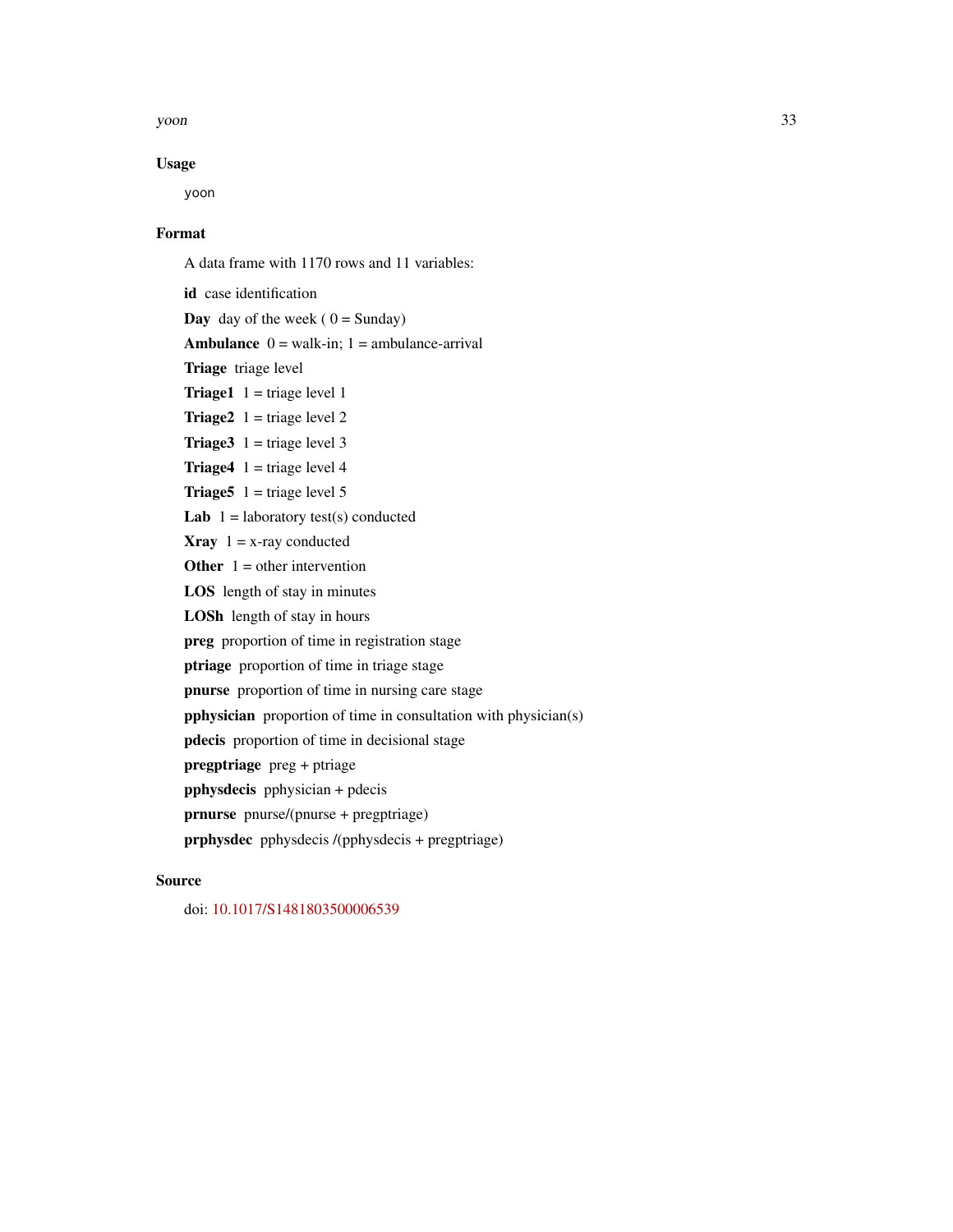# <span id="page-33-0"></span>Index

∗ datasets Ambdata, [3](#page-2-0) AnxStrData, [4](#page-3-0) ExtEvent, [18](#page-17-0) IPCC, [21](#page-20-0) IPCC\_Wide, [22](#page-21-0) IPCCAUS, [21](#page-20-0) JurorData, [23](#page-22-0) yoon, [32](#page-31-0) ∗ package cdfquantreg-package, [2](#page-1-0) Ambdata, [3](#page-2-0) anova.cdfgr.[4](#page-3-0) AnxStrData, [4](#page-3-0) bugsLikelihood, [5](#page-4-0) bugsModel, [5](#page-4-0) cdfft, [6](#page-5-0) cdfqr.control, [7,](#page-6-0) *[11,](#page-10-0) [12](#page-11-0)*, *[14](#page-13-0)*, *[16](#page-15-0)* cdfqrFamily, *[3](#page-2-0)*, *[6](#page-5-0)*, [8,](#page-7-0) *[11,](#page-10-0) [12](#page-11-0)*, *[16](#page-15-0)* cdfquantreg, *[3](#page-2-0)*, [10,](#page-9-0) *[30](#page-29-0)* cdfquantreg-package, [2](#page-1-0) cdfquantregC, [12](#page-11-0) cdfquantregFT, [13](#page-12-0) cdfquantregH, [15](#page-14-0) coef, *[11](#page-10-0)*, *[13](#page-12-0)*, *[15](#page-14-0)*, *[17](#page-16-0)* coef.cdfqr *(*summary.cdfqr*)*, [31](#page-30-0) confint.cdfqr *(*summary.cdfqr*)*, [31](#page-30-0) confint.cdfqrFT *(*summary.cdfqr*)*, [31](#page-30-0) confint.cdfqrH *(*summary.cdfqr*)*, [31](#page-30-0) deviance.cdfqr *(*summary.cdfqr*)*, [31](#page-30-0) dfbeta.cdfqr *(*influence.cdfqr*)*, [19](#page-18-0)

dfbetas.cdfqr *(*influence.cdfqr*)*, [19](#page-18-0) dq, *[3](#page-2-0)*, [17](#page-16-0)

```
ExtEvent, 18
```
fitted.cdfqr *(*predict.cdfqr*)*, [24](#page-23-0)

formula.cdfqr *(*summary.cdfqr*)*, [31](#page-30-0) influence.cdfqr, *[3](#page-2-0)*, [19](#page-18-0) influence.measures, *[20](#page-19-0)* IPCC, [21](#page-20-0) IPCC\_Wide, [22](#page-21-0) IPCCAUS, [21](#page-20-0) JurorData, [23](#page-22-0) lm.influence, *[20](#page-19-0)* logLik.cdfqrH *(*summary.cdfqr*)*, [31](#page-30-0) nobs.cdfqr *(*summary.cdfqr*)*, [31](#page-30-0) optim, *[8](#page-7-0)* pdfft *(*cdfft*)*, [6](#page-5-0) plot, *[24](#page-23-0)* plot.cdfqr, [23](#page-22-0) pq, *[3](#page-2-0)* pq *(*dq*)*, [17](#page-16-0) predict.cdfqr, [24](#page-23-0) print, *[11](#page-10-0)*, *[13](#page-12-0)*, *[15](#page-14-0)*, *[17](#page-16-0)* print.cdfqr, *[11](#page-10-0)*, *[13](#page-12-0)*, *[17](#page-16-0)* print.cdfqr *(*summary.cdfqr*)*, [31](#page-30-0) qq, *[3](#page-2-0)* qq *(*dq*)*, [17](#page-16-0) qqft *(*cdfft*)*, [6](#page-5-0) qrBoot, *[3](#page-2-0)*, [25](#page-24-0) qrGrad, [26](#page-25-0) qrLogLik, [27](#page-26-0) qrPwlm, *[3](#page-2-0)*, [27](#page-26-0) qrStart, [28](#page-27-0) residuals.cdfqr, *[3](#page-2-0)*, [29](#page-28-0) rq, *[3](#page-2-0)* rq *(*dq*)*, [17](#page-16-0) rqft *(*cdfft*)*, [6](#page-5-0)

scaleTR, [30](#page-29-0)